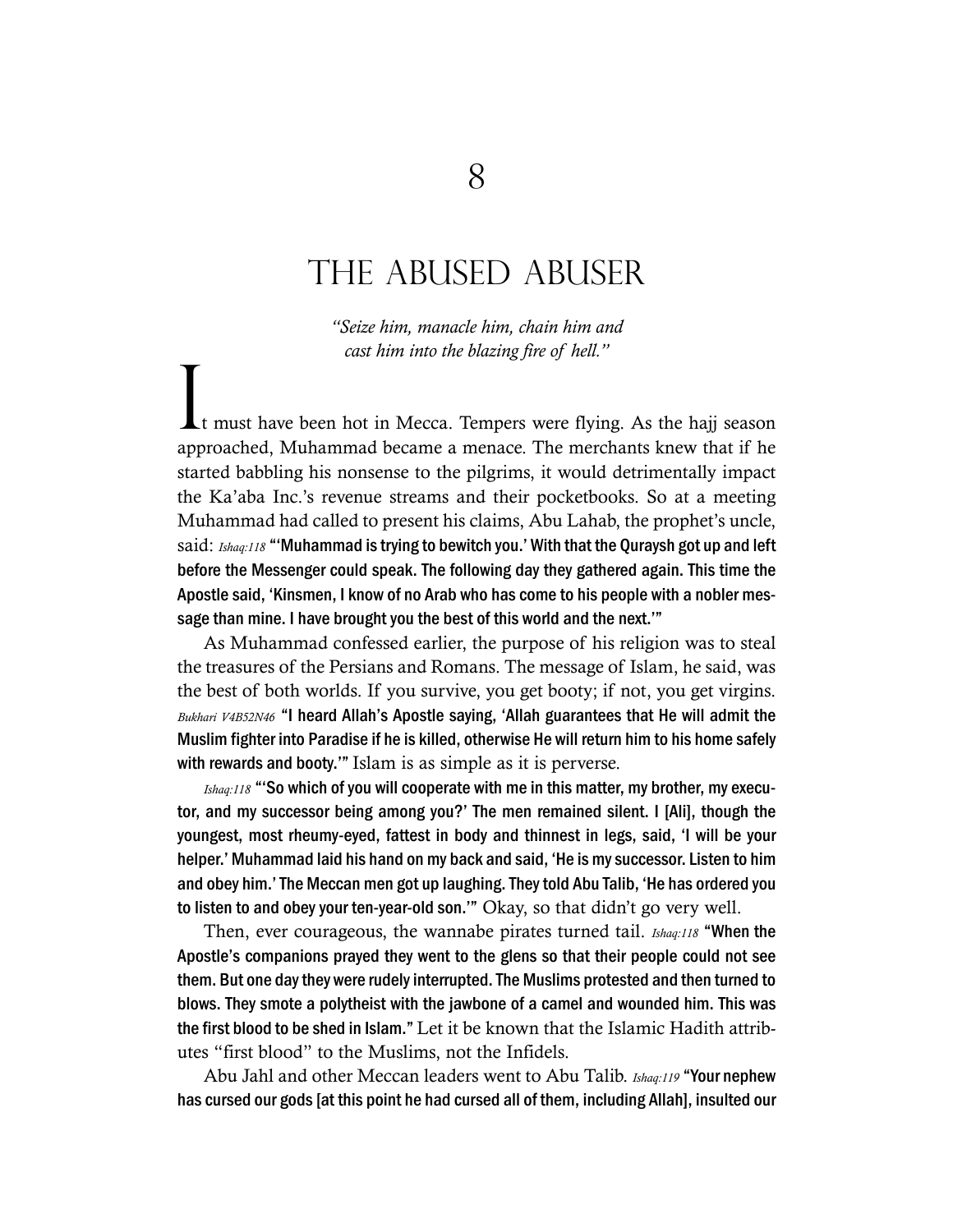religion [more correctly, insulted us by trying to steal our religion], mocked our way of life and accused our forefathers of error." That was actually their biggest beef. Muhammad had said that their fathers and grandfathers were burning in hell. "Either you stop him or let us get to him. For you, like us, are in opposition to him. He gave them a conciliatory reply. They returned a second time and said, 'We have asked you to put a stop to your nephew's activities but you have not done so. By Allah, we cannot endure having our fathers reviled and our customs mocked.'" *Ishaq:119* "Muhammad thought that his uncle had the idea of abandoning and betraying him, and that he was going to lose his support." While the Meccans were disgusted by Muhammad and his message, they held Talib in high esteem. Without uncle Abu's support, the prophet would have been run out of town. "The Apostle broke into tears."

Ishaq tells us, "The situation worsened; the quarrel became heated and the Meccans were sharply divided." *Ishaq:120* "Every tribe [actually clan] fell upon the Muslims, seducing them from their religion. But Allah protected his Prophet from them through his uncle."

Therefore, as the hajj drew nigh, the Quraysh chiefs held a conference and launched what Muslims called a propaganda campaign against Muhammad. *Ishaq:121* "'If we say contradictory things about Muhammad, we might lose our credibility [and thus the financial benefits of being heir to Qusayy's religious scam]. Therefore, let us agree upon one criticism, which we can all claim without dispute. Some say that we should call Muhammad a deranged soothsayer. But is his the incoherent speech of a madman? [Yes] Some say he is possessed. But there is no choking, spasmodic movements, or whispering.' [Actually, this is how Muhammad said that he endured revelations.] Others said, 'Then let's say he is a poet.' 'No, he is no poet. We know poetry in its forms.' [Muhammad's Qur'an poetry was identical to that of the Hanif Zayd as you'll soon discover.] Then they said: 'He is a sorcerer.' 'No, we have seen sorcerers and their sorcery. With him there is no spitting and no blowing. [There are dozens of Hadith depicting Muhammad spitting and blowing to exorcize illness and evil spells.] 'Then what are we to say for by Allah, his speech is sweet, his root is deep and his branches are fruitful.'" No revisionist history here. I'm sure Muhammad's biggest critics said it just that way.

Muhammad's relatives and neighbors, men and women who knew him far better than any Muslim today, said: "'The nearest thing to the truth is that he is a sorcerer who has brought a message by which he separates a man from his father, his brother, his wife, children and family.' They all agreed. Then, according their scheme, the men of Quraysh spread the word that 'this is nothing but ancient sorcery' among the pilgrims in the hajj season. They warned everyone they met that Muhammad was a possessed sorcerer, stirring up divisions in the families."

While I think Satan is too smart to have inspired the Qur'an, the Quraysh were right. Muhammad wanted to destroy the family unit. He, like Communists today, focused on replacing this societal bond with religious submission to leader and doctrine. And as we shall see, he prevailed—turning brother against brother and son against father.

In his pro-Islam Qur'anic commentary, Maududi says: "One finds that the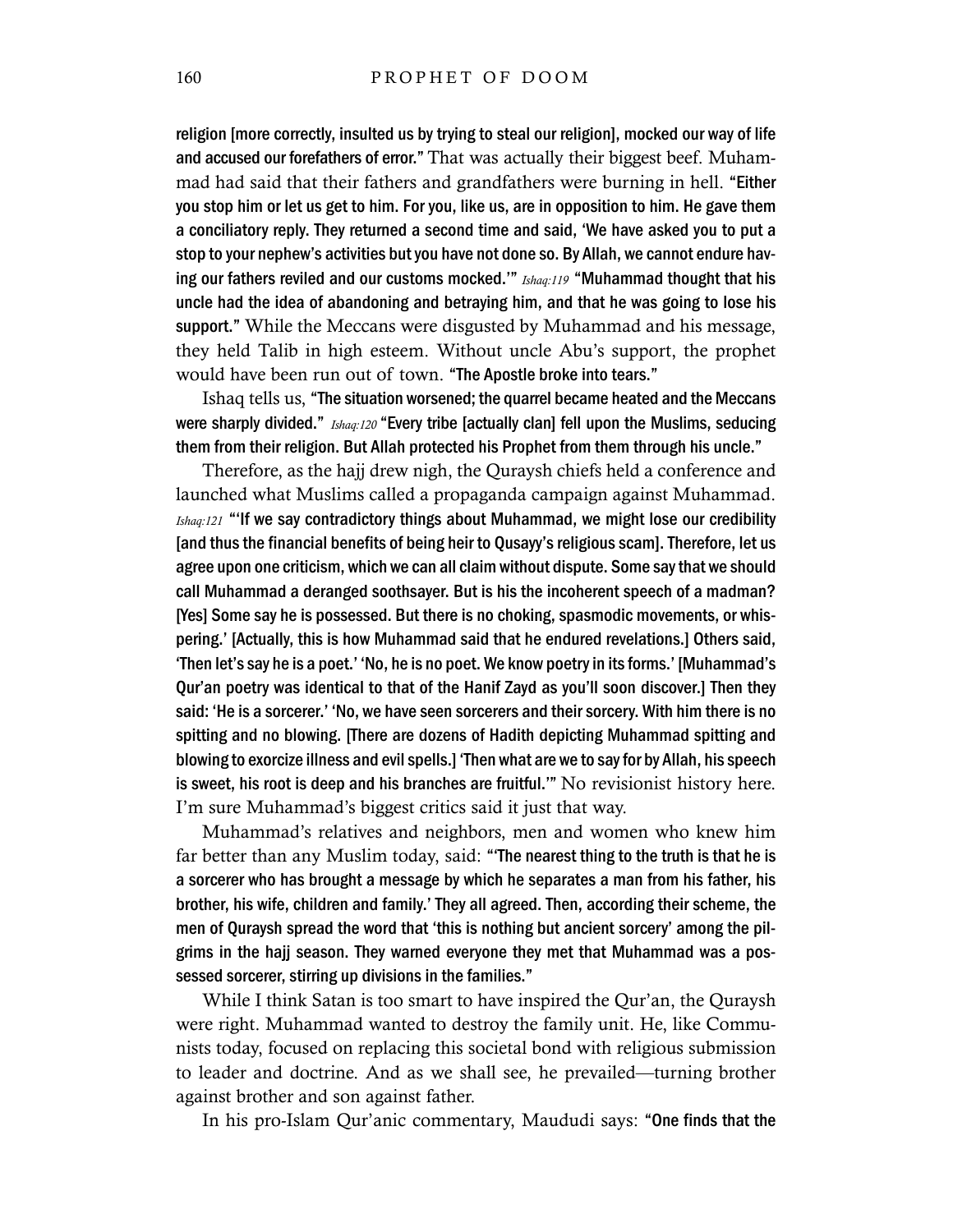Qur'an was not revealed to preach religious tolerance as some people seem to think, but it was revealed in order to separate the Muslims from the disbeliever's religion, their rites of worship, and their gods, and to express their total disgust." Amen.

A poem alleged to be from Talib dominates the next five pages of Ishaq's Sira. The unbelieving pagan infidel speaks reverently of Islamic rituals. Highlights include: *Ishaq:123* "By the Black Stone, when they stroke it going round it morning and evening. By Abraham's standing place, footprint in the rock still fresh. By the running between Marwa and Safa. Every pilgrim riding to Allah's House." "By the station of Mina." "By the great stone heap, aiming at its top with pebbles." The poem goes on to speak of fighting, and we're told that Muhammad's critics fall in pools of their own blood. "For if we are men we will take revenge. And you will suffer the full effects of war."

Muslims should be troubled that an unbelieving pagan endorsed their rituals. And he was more prophetic than their prophet. Yet that pales in comparison to what Abu Talib said next. *Ishaq:126* "Tell Qusayy that our cause will be blazed abroad. Give Qusayy the good news that after us there will be a falling apart among our enemies." He was correctly crediting Qusayy with being the founder of the cause that will be blazed abroad by the sword—Islam.

The next Ishaq Hadith provides an excellent segue back into the Qur'an. *Ishaq:130* "When the Quraysh became distressed by the trouble caused by the Apostle they called him a liar, insulted him, and accused him of being a poet, a sorcerer, a diviner [occult soothsayer], and of being possessed. However, the Apostle continued to proclaim what Allah had ordered him to proclaim. He excited their dislike by condemning their religion, forsaking their idols, and leaving them to their unbelief."

In the surah entitled, "The Unbelievers," Muhammad's spirit tells him to: *109.001* "Say: O unbelievers! I worship not that which you worship, nor will you worship that which I worship. And I will not worship that which you have been wont to worship, nor will you worship that which I worship. To you your Way, and to me my way." Now there is an honest admission. "My way." That's all Islam would ever be. It was his religion, his plunder, his women, his power, his legacy. "You shall have your religion and I shall have mine."

In Mecca, Abu Lahab was a king of sorts. As chief of the Hashim clan, he was heir to the religious scam. He was also Muhammad's next-door neighbor and uncle. Their mud huts shared a common wall. "Sometimes when Muhammad was performing the prayer [performing, not conversing—Islam was a charade], Abu Lahab would place a goat's stomach on him. Sometimes when food was being cooked in the courtyard, he and his wife would throw filth at the cooking pot. The Prophet would say: 'What kind of neighborliness is it?' Lahab's wife had made it a practice to cast thorns at his door at night so that when he came out, they would stick in his feet."

The 110th surah, called "Help," is the only place in the Qur'an where one of the prophet's foes is condemned by name. Maududi explains, "Muhammad's uncle, Abu Lahab, had character traits that became the basis of this condemnation. To understand this it is necessary to understand Arabian society of that time." Our Islamic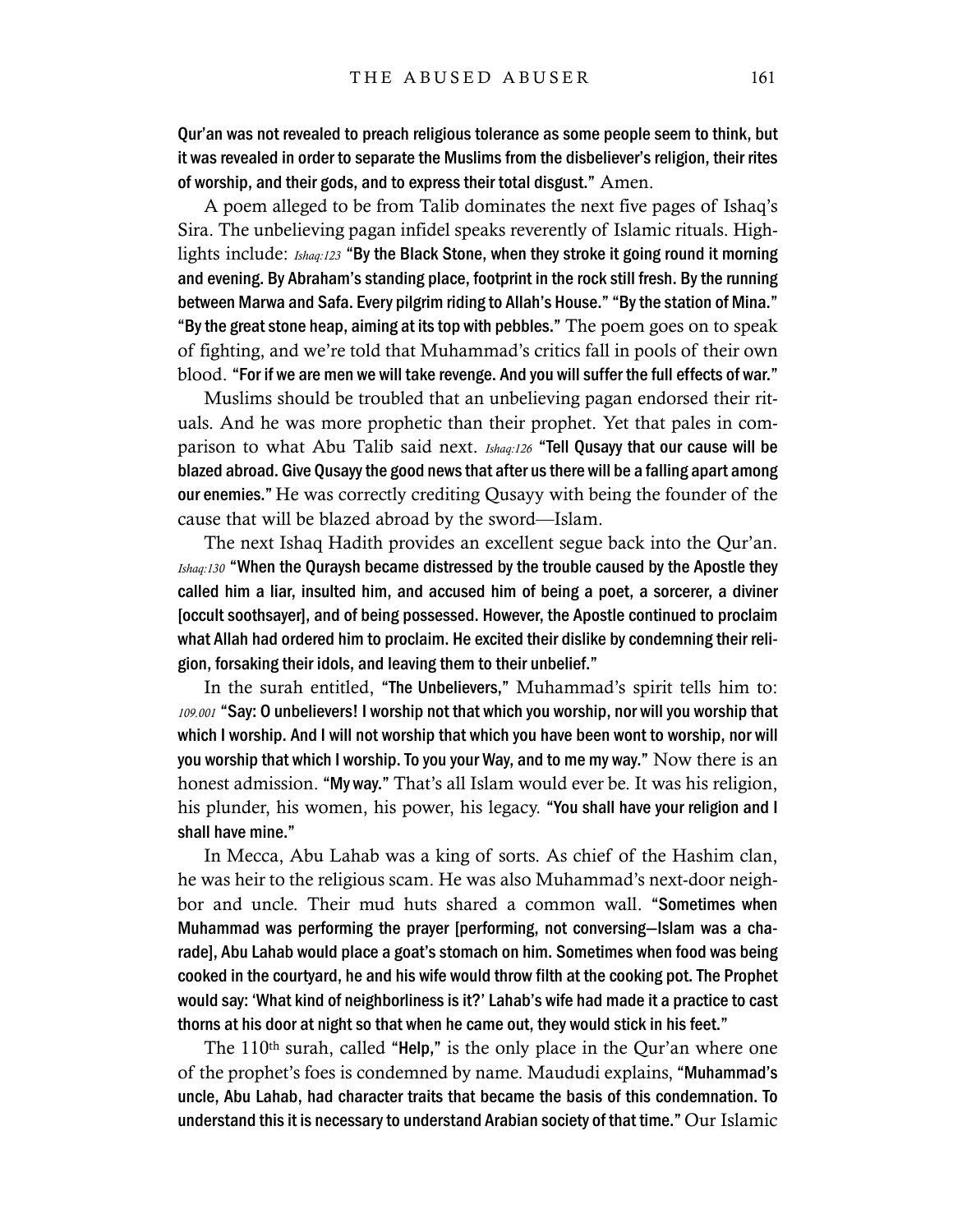tutor goes on to claim: "In ancient days chaos and confusion prevailed; bloodshed and plunder reigned throughout Arabia." Actually that was not true. Chaos, bloodshed, and plunder prevailed after Islam, not before. When the truth hurts, Muslims lie—even if they have to condemn Arabs.

Caught in his duplicity, Maududi contradicted himself: "One's clansmen protected his own. It was called silah rehmi: good treatment of the kindred. It was the most highly esteemed moral value of Arabian society. Breaking off of connections with the kindred was regarded as a great sin." If that is true, Muhammad became an egregious sinner, for his doctrine and terrorist raids pitted Arab against Arab. Squabbles over money led directly to a murderous civil war.

"In his enmity of Islam, Abu Lahab, broke the peace." How Lahab's taunting can be condemned in light of Muhammad's murderous rage is an enigma.

In my opinion, Muhammad's real motivation for lashing out against uncle Lahab was that he had what he coveted. While both men were descendants of Abdul Muttalib, the inheritance bypassed the prophet and went to Lahab. To add insult to injury, when Muhammad's father died, the orphaned prophet resented the fact that he was neither adopted nor supported by rich ol' uncle Abu. Maududi says, "Uncle Lahab was expected to look after the nephew as one of his own children. But this man in his hostility to Islam and love of *kufr* trampled all the Arab traditions under foot." Now, now, Mr. Muslim scholar, you've got the cart before the horse. And in so doing you've missed the entire purpose of Islam.

Let me explain. Abu Lahab didn't trample on Arab tradition on account of Islam as Muhammad and our esteemed scholar would have you believe. There was no Islam back when the orphan needed help. Further, Muhammad had married money twenty-five years prior to this altercation. While it wasn't the gravy train of the religious scam, the wannabe prophet hardly needed to be adopted now. But "now" is the operative word. Back when Muhammad was an orphaned boy, nobody wanted him—and "nobody" included the man who had it all, his uncle. Because Lahab had rejected and abandoned the boy, Muhammad was carried off into the desert. His words scream out to us today, telling us that he was abused. Fire and scalding water were the instruments of torment, along with insufficient food, requiring him to forage in the garbage. The Qur'an is our witness to those terrible times. Islam is the result.

When the prophet in training returned to Mecca at six, his mother died a mother who had seen neither hide nor hair of him, a mother who had failed to protect him, a mother who had abandoned him. It is little wonder Muhammad craved female attention; little wonder that he married a woman his mother's age, a woman who could take care of him. And it is little wonder Muhammad treated women as half human. The plight of Muslim women today remains a haunting echo of his tormented past.

Pent up rage can be a powerful force with enduring consequences. And so it would be. When Muhammad was fifty, he took his best friend's six-year-old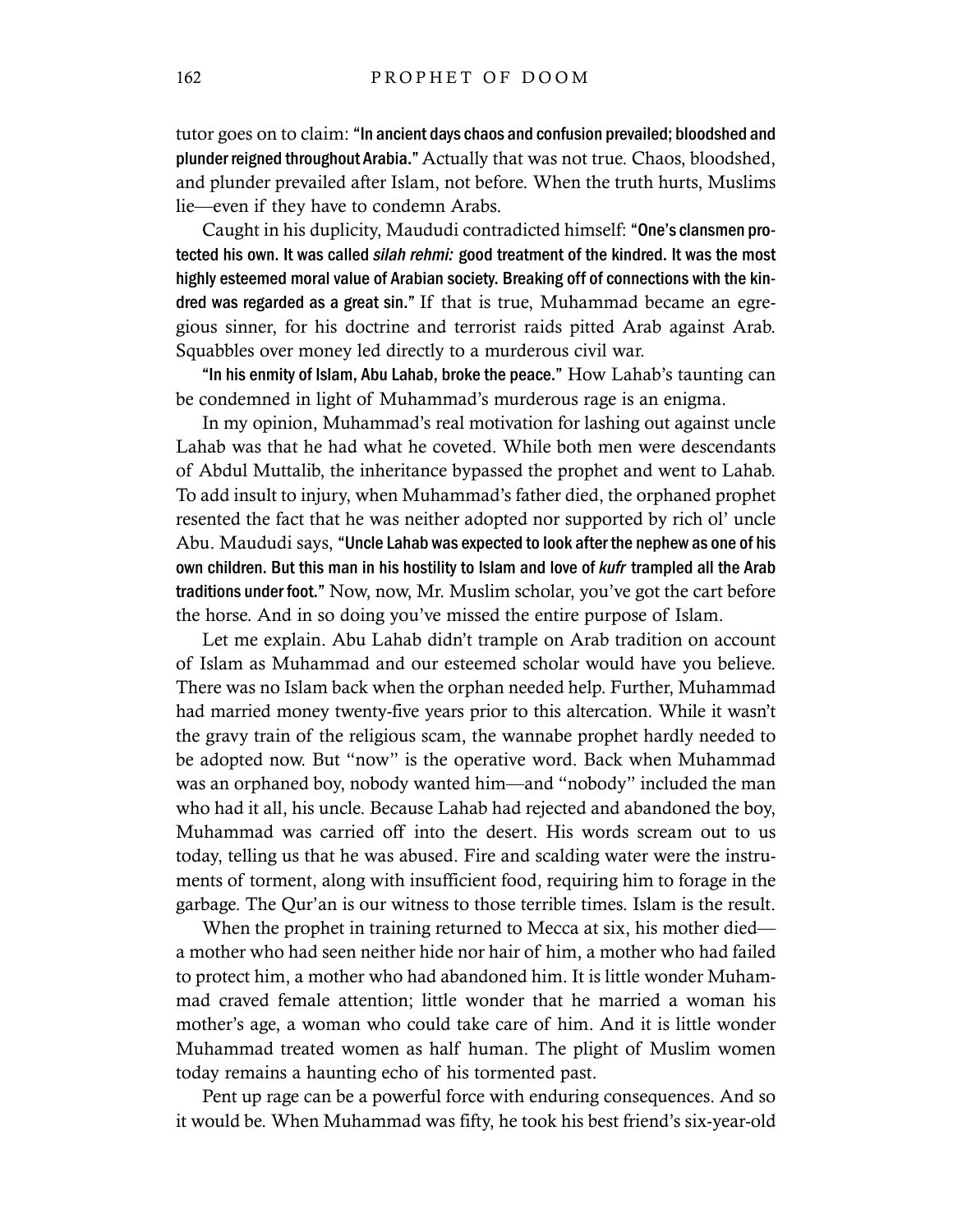daughter. He would later tell her, "The things I love most are fragrant smells and beautiful women." He embraced incest, stealing his adoptive son's bride. The Qur'an would claim that his wives were dispensable—that Allah would simply give him a new batch of virgins if they didn't behave. Then when Muhammad rebuked his child-wife's criticism for collecting an ever-increasing number of concubines, there was another handy Qur'anic scripture. To which Aisha said, "Your Lord surely seems eager to gratify your desires."

After Muhammad's mother died, Abu Lahab rejected the vulnerable boy a second time. The six-year-old Muhammad was forced into the arms of a slave. Can you imagine the pain, the envy, the rage? His father's brother was heir to the religious scam of the hajj, the Ramadhan fair, and the tax. He was custodian of the Ka'aba, Allah's House. Muhammad had nothing. He cried out to his uncle, begged his uncle to protect him, shelter him, feed him. But no.

Two more miserable years passed before Muhammad's grandfather, Abdul Muttalib, finally acknowledged the destitute child. But even then, this was disturbing, for Ishaq said that Abdul Muttalib "would make him sit beside him on his bed and would stroke him with his hand. He was extremely fond of him and used to constantly pet him."

Grandpa died a couple of years later, and prophet-to-be was handed off to Abu Talib, another uncle. Like Abu Lahab, he was his father's brother. Muhammad was not yet ten years old, and by either death or choice he had been rejected or abandoned by his mother twice, his father, a Bedouin woman, a slave, uncle Abu Lahab twice, and then by grandpa Muttalib. Just the suspicion that uncle Talib would reject him brought the forty-five year old man to tears. Muhammad had a horrible life and a tormented childhood. It's not hard to see why he was so insecure, why he was filled with rage, why his Qur'an reflected his animosity, and why uncle Abu Lahab became the focus of his pain—the one man singled out by name for condemnation. While the con was promoted by Khadija, much of the motivation for Islam can be laid at uncle Abu Lahab's feet.

In Tabari's *Muhammad in Mecca*, I found a Hadith that I have combined with another like it from Ibn Ishaq: *Tabari VI:89* "One day the Messenger mounted al-Safa [his favorite she-camel] and called out: 'If I were to tell you that behind the hill there was an enemy host ready to fall upon you this evening, would you believe me?' 'Certainly,' the Meccans replied. He said, 'I am a warner in face of terrible doom.' Abu Lahab responded, 'If I were to accept your religion, what would I get?' The Prophet said, 'You would get what the others will get [which is submission to me].' Abu Lahab said: 'Is there no preference or distinction for me?' The Prophet replied: 'What do you want?' Lahab said: 'May this religion perish in which I and all other people should be equal!' The Prophet said: 'Then I warn you that you are heading for a torment.' Then Allah revealed: 'The power of Abu Lahab will perish,' reciting to the end of the verse." There was no room for a second king in Islam. Muhammad would not rest until he reigned alone.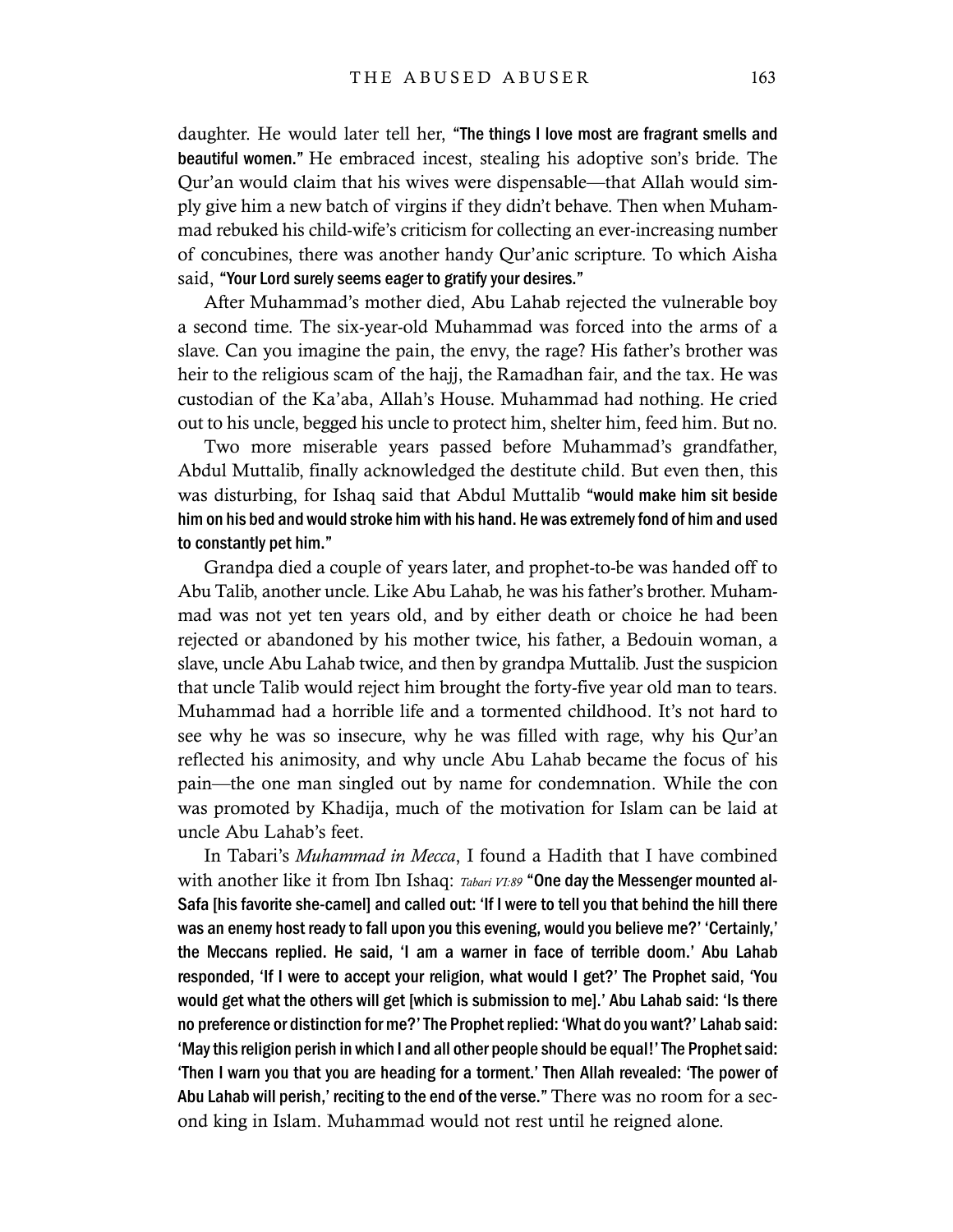Before Muhammad's proclamation of prophethood, he married two of his three daughters to Lahab's sons, Utbah and Utaibah. It's odd that a *prophet* would be so shortsighted as to marry his own flesh to such a repugnant man. But Muhammad was always more profiteer than prophet. There was but one reason why he would give his daughters to someone he despised. Abu Lahab, like Khadija, had money, power, and prestige—things that could be usurped through arranged marriages.

After Muhammad began "inviting" the Meccans to view him as Allah's Prophet, as the real heir to the hajj, Ramadhan fair, religious tax, and Ka'aba custodianship, Abu Lahab said to both his sons: "I forbid myself seeing and meeting you until you divorce the daughters of Muhammad." Muhammad was horning in on daddy's business. So, both divorced their wives.

*Tabari VI:89* "Utaibah became so nasty that he came before the Prophet and said: 'I repudiate Islam.' Then he spat at him, but his spital did not fall on him. The Prophet prayed: 'O Allah, subject him to the power of a dog from among Your dogs.'" If the Lord were really the all-forgiving deity Muhammad claimed him to be, he wouldn't condemn his prophet's cousin to be eaten by dogs for a little miscast spital. But if Allah was who Muhammad knew him to be, the Devil symbolized by the Black Stone of the Ka'aba, he was something to be cast at those who stood between him and the things he coveted. This Hadith was just part of the act.

According to Abdul Barr: "Afterwards, Utaibah accompanied his father [uncle Abu Lahab] on a journey to Syria. During the trip their caravan halted at a place that, according to local people, was visited by wild beasts at night. Lahab told his companions, the Quraysh: 'Make full arrangements for the protection of my son, for I fear the curse invoked by Muhammad on him.' The people made their camels sit around Utaibah and went to sleep. That night a tiger came. It crossed the circle of the camels and devoured Utaibah, tearing him to pieces." This is proof Muslims will say anything to make Allah look like he's really a god.

Maududi, in his Qur'an commentary, explains: "Abu Lahab's wickedness can be judged by the fact that after the death of the Prophet's son Hadrat Qasim, and the passing of his second son, Hadrat Abdullah, uncle Abu Lahab instead of condoning [consoling?] his nephew in his bereavement, hastened to the Quraysh chiefs to joyfully give them the news that Muhammad had become childless." What he doesn't see is Muhammad's character. More than a decade *after* they died he arranged for his daughters to marry the sons of this vile man. *Why*, if Abu Lahab didn't have something Muhammad coveted? Wake up, folks.

"Wherever the Prophet went to preach his message of Islam, Abu Lahab followed him and forbade people to listen. 'I was a boy when I accompanied my father to the face of Dhul-Majaz. I saw the Messenger exhorting, saying: "O people, say: there is no deity but Allah, (say that and) you will attain success." Following behind him I saw a man, who was telling the people; "This fellow is a liar. He has gone astray from his ancestral faith."'"

Hadrat Rabiah tells us, "The Prophet went to the halting place of each tribe and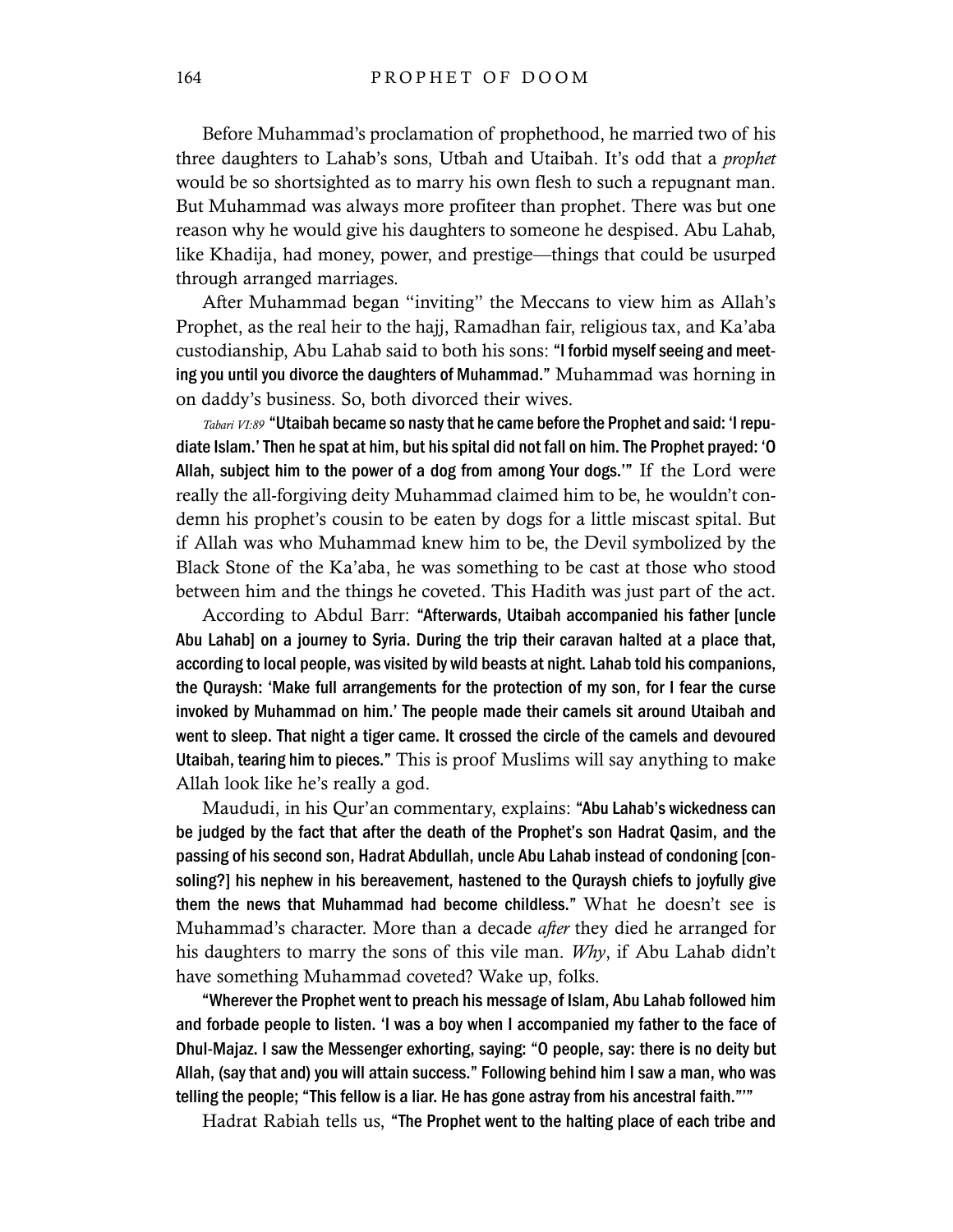said: 'O children of so and so, I have been appointed Allah's Messenger to you. I exhort you to worship only Allah. So, affirm faith in me and join me so that I may fulfill my mission.' Following close behind was a man saying: 'Children of so and so, he is leading you astray from Lat and Uzza and inviting you to the religion of error, the religion he has invented. Do not listen to what he says and do not follow him.' Abu Lahab cast stones until his heels bled. He said, 'Do not listen to him, he is a liar.'" He was indeed "leading [Muslims] astray…inviting [them] to the religion of error." However, the reference to Allah is evidence this Tradition originated in Yathrib, not Mecca. Allah was years away from making his Qur'anic début.

If those who were closest to Muhammad, his next-door neighbor and uncle, for example, were not convincing enough, the prophet condemned himself. "I have been appointed Allah's Messenger to you. I exhort you to worship only Allah. So, *affirm faith in me* and join me so that  $I$  may fulfill my mission." As a religious creed, this is sorely wanting. Yet seen through the eyes of an abused boy seeking revenge, coveting power, it makes perfect sense. As a religious scam, everything is cause and effect.

Eventually, the clans of the Quraysh boycotted Muhammad's lean and lowly group of followers socially and economically. "Abu Lahab," we are told by Ibn Hisham, "was the only person who sided with the disbelieving Quraysh against his own clan. This boycott continued for three years. The poorest of Muhammad's followers began to starve. This, however, did not move Abu Lahab." *Ishaq:161* "Lahab and his wife Umm mocked and laughed at him so the Qur'an came down on their wickedness. Umm carried thorns and cast them in the Apostle's way." According to Maududi: "When his uncle was condemned by name, the people learned that the Messenger could treat a relative harshly in the matter of religion. When his own uncle was taken to task publicly the people understood that there was no place for the ties of blood in this religion." Which is to say that Muhammad was in fact guilty of undermining the family unit.

The "Palm Fiber" revelation is so indicative of Muhammad, such a window into his soul, I have provided five translations:

*111.001*

Yusuf Ali: Perish the hands of the Father of Flame! Perish he! Noble: Perish the two hands of Abu Lahab (the Prophet's uncle), and perish he! Pickthal: The power of Abu Lahab will perish, and he will perish. Shakir: Perdition overtake both hands of Abu Lahab, and he will perish. Ahmed Ali: Destroyed will be the hands of Abu Lahab, and he himself will perish.

*111.002* 

Yusuf Ali: No profit to him from all his wealth, and all his gains! Noble: His wealth and his children will not benefit him! Pickthal: His wealth and gains will not exempt him. Shakir: His wealth and what he earns will not avail him. Ahmed Ali: Of no avail shall be his wealth, nor what he has acquired.

*111.003*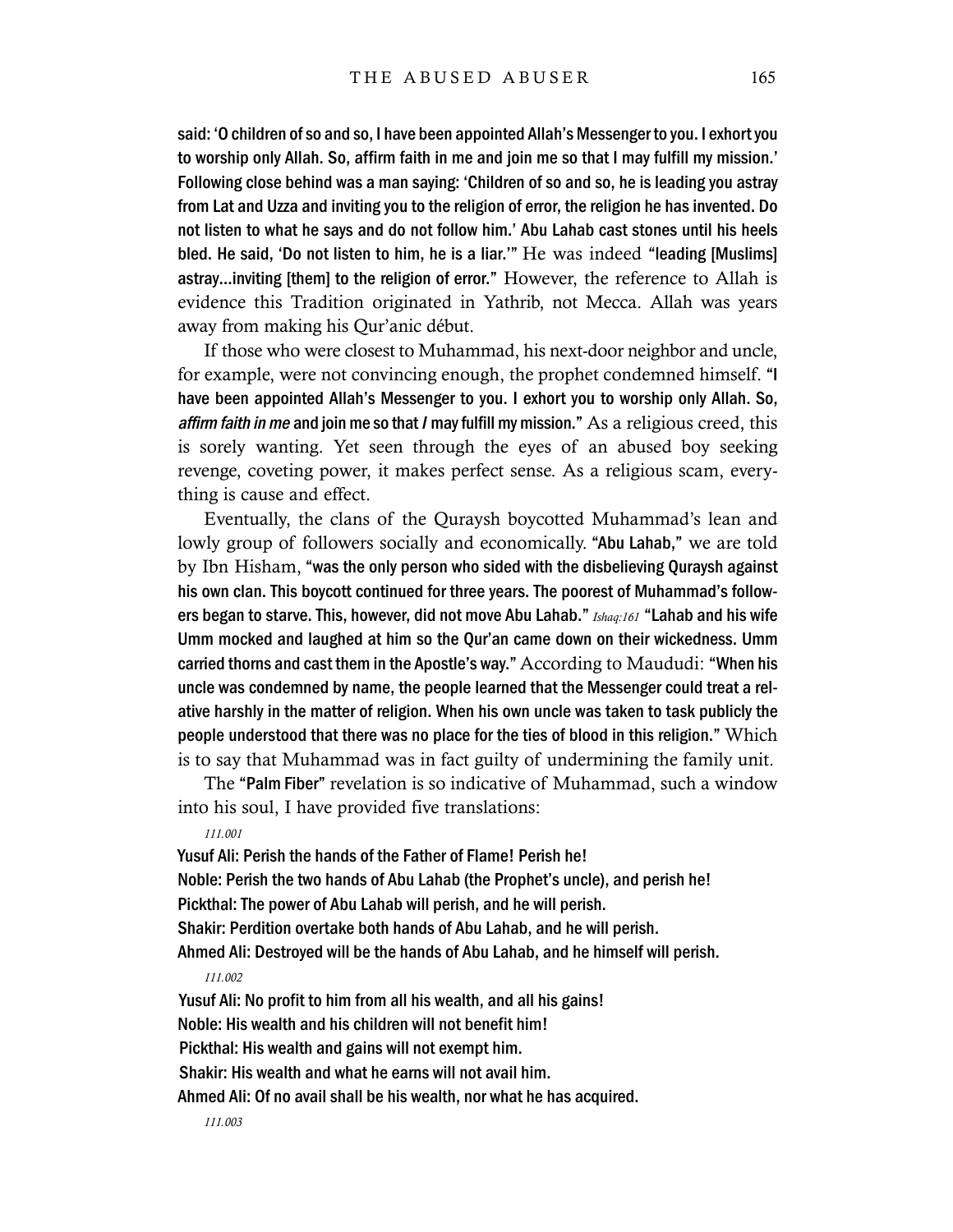Yusuf Ali: Burnt soon will he be in a Fire of Blazing Flame! Noble: He will be burnt in a Fire of blazing flames! Pickthal: He will be plunged in flaming Fire, Shakir: He shall soon burn in fire that flames,

Ahmed Ali: He will be roasted in the fire,

## *111.004*

Yusuf Ali: His wife shall carry the (crackling) wood—As fuel! Noble: And his wife, too, who carries wood (thorns which she put in the Prophet's way). Pickthal: And his wife, the wood-carrier, Shakir: And his wife, the bearer of fuel, Ahmed Ali: And his wife, the portress of fire wood,

## *111.005*

Yusuf Ali: A twisted rope of palm-leaf fibre round her (own) neck! Noble: In her neck is a twisted rope of Masad (palm fiber). Pickthal: Will have upon her neck a halter of palm-fibre. Shakir: Upon her neck a halter of strongly twisted rope. Ahmed Ali: Will have a strap of coir rope around her neck.

Abu Lahab mouths off and tosses stones, so Muhammad sics his god on his uncle and curses his cousin. Then, by way of confession, the prophet makes a point of telling us that neither inherited wealth, nor monies earned will exempt his uncle from torment. The reason for the differentiation between old and new money was that Muhammad coveted the things that Lahab inherited—Qusayy's religious scam. The prophet wanted us to know that the custodianship of the Ka'aba wouldn't save Lahab because he had laid his claim. The Ka'aba Inc. belonged to Muhammad. Allah told him so.

Sometimes the smallest details tell us the most. Why do you suppose god would contradict himself to tell us that Abu's wife would be porting the firewood for hell when elsewhere men's bodies are said to be the hell's fuel. Here's a clue: Arab fires were often fueled by the *sa'dan* shrubs that bore the thorns Abu's wife spread at Muhammad's door. Yes, Muhammad's mind was as twisted as the rope around Umm's neck. *Bukhari:V6N356* "Lodged in her neck is a twisted rope of palm fiber, the chain of which is in the Fire of Hell."

But as bad as all of this looks, we're just getting warmed up. A family schooled in religious hoaxes was starting another. Maududi explains: "In the earliest phase of Prophethood, Muhammad passed through the most trying conditions. The whole nation turned hostile; there was resistance on every side. The Prophet and a handful of his Companions did not see the remotest chance of success. So Allah, in order to console him, sent down several verses. Allah said [the primary reason for inventing Islam is]: 'Soon your Lord shall give you so much that you shall be well pleased.' And Allah said [the secondary reason for inventing Islam is]: We shall exalt your renown for you. Even though Our enemies are trying to defame you throughout the country, We, on the contrary, have arranged to exalt your name and fame.'"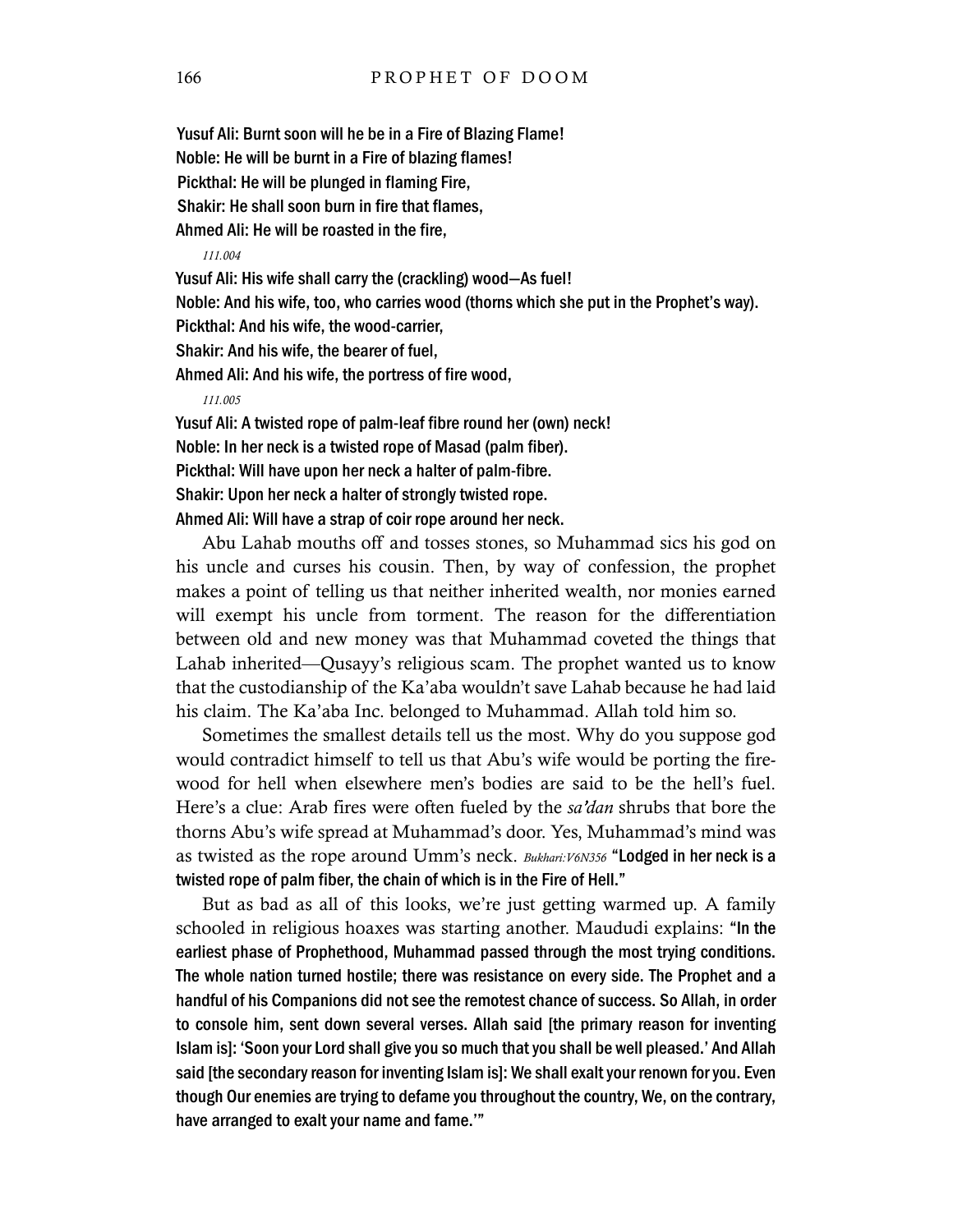Actually, Muhammad didn't have an enemy outside the burg of Mecca which is to say that Allah's worldview was alarmingly stunted. And even the term "enemy" was grossly overstated. Muhammad's tribe scoffed at his revelations, they chided him, and laughed at his expense. Unlike a real enemy, they hadn't attacked him, imprisoned him, or destroyed his home—the kind of things Muhammad would do in Medina, and his followers do today.

Maududi says: "Such were the disturbing conditions under which the 108<sup>th</sup> surah [aptly named: Preeminence] was sent down. The Quraysh were angry with the Prophet. His Companions became helpless, poor people who were being persecuted and tyrannized." There is something about Islam that corrodes the mind. The behavior Maududi is railing against is the very legacy of Islam. Every Islamic nation is a tyranny, their people are poor, and non-Muslims are persecuted. For good measure, they even persecute their own, especially women. It is astonishing that an Islamic scholar can write these words without seeing himself in the mirror.

"Furthermore," Maududi continues, "he was bereaved by the death of two sons, one after the other, whereat his nearest relatives, clan, and neighbors were rejoicing and uttering such words as were disheartening and disturbing for a noble person who had treated even his enemies most kindly." Kindly? Never in the course of human events has a "religious" man treated his own clan, his detractors, his kin, so hatefully. Muhammad's spirit tongue-lashed the Meccans in the Qur'an and condemned them to hell. And he would beat the hell out of them by raiding their means of sustenance and conquering their town. Further, Ishaq lists three sons, not two, all of whom died in infancy twenty years earlier.

In his concluding line, Maududi confirms Islam's demonic nature: "At this Allah just in one sentence of this brief surah gave Muhammad the good news, better news than ever given to any man: his opponents will be cut off from their root and not he." The *good* news is that the prophet's family and neighbors will be "cut off." The "Gospel" of Islam isn't about salvation; it's about damnation.

In this verse, Muhammad claimed his prize—the fountain of perpetual wealth—Kausar. Unfortunately, it flowed from the fountain of deceit—Allah's Ka'aba. *108.001* "To you have We granted Kausar, the fountain of abundance. Therefore to your Lord turn in Prayer and Sacrifice." Before we leave the Bank of Kausar I want to bring your attention to the word "therefore." A bargain has been struck. Prayer and sacrifice are services for payments rendered. Muhammad is telling us something we should already know: "I'm doing it for the money."

The following Tradition is yet another confession from the world's best known religious profiteer: *Tabari VI:95* "Abu Talib said to Muhammad, 'Nephew, how is it that your tribe is complaining about you and claiming that you are reviling their gods and saying this, that, and the other?' The Allah's Apostle said, 'Uncle, I want them to utter one saying. [There is no ilah but Allah and Muhammad is his Prophet.] If they say it, the Arabs will submit to them and the non-Arabs will pay the jizyah tax." The "jizyah" is an exorbitant tax collected by Muslims from Christians and Jews to this very day. It's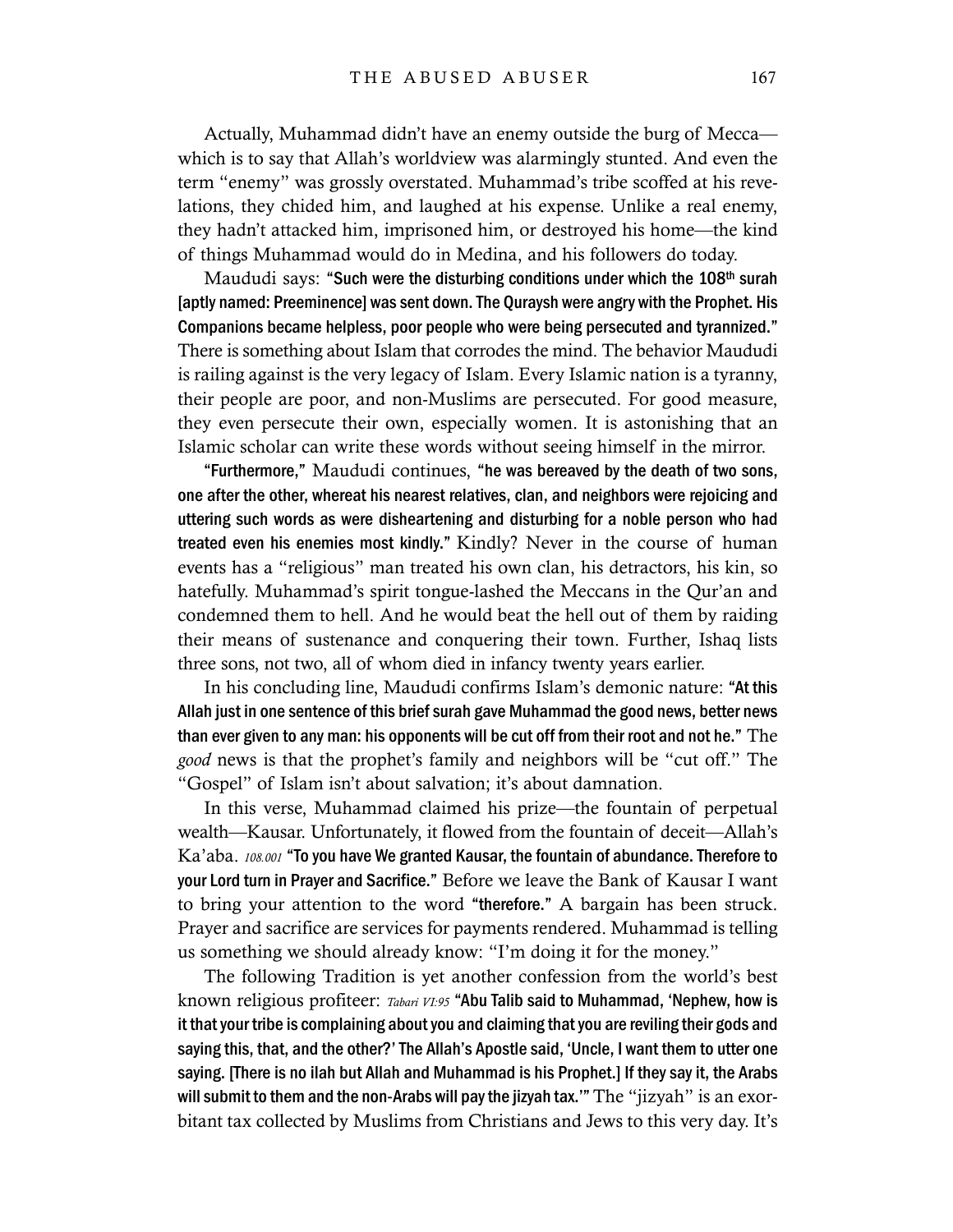called the "protection tax" and it works just like the one imposed by the mafia. If you pay it, they let you live. If you don't, you die.

Just in case you think this Hadith is too incriminating to be part of the Islamic lore, too money grubbing to be prophetic, consider these words from Islam's god. After telling Muslims that "Allah will enrich you out of His bounty," Qur'an 9:29 says: "Fight against those People of the Book [Christians and Jews] who do not follow what Allah and His Messenger (Muhammad) acknowledge as the true religion (Islam), nor accept Our law, until they pay the Jizyah tribute tax in submission, and feel themselves subdued, being brought low." A second translation reads: "pay the tax in acknowledgment of our superiority and their state of subjection." Islam was a moneymaking scheme—a Profitable Prophet Plan.

*108.003* "For he who insults you (Muhammad) will be cut off." Compare these words with those of Christ. Unjustly rather than justifiably criticized, physically tortured rather than verbally teased, Christ prayed: "Forgive them, for they know not what they do." But the dark spirit of Islam cuts the insulters down—sending them off to burn in hell.

**☆ ☆ ☆ ☆** 

At this point, it's a guess as to what surah came next. The  $75<sup>th</sup>$  is as likely as any. The self-reproaching spirit says: *075.001* "I swear by the Day of Resurrection; and I call to witness the self-reproaching spirit, the accusing soul. Does man think that We cannot assemble his bones?" The accusing soul is Satan although it could also be Muhammad, for he incriminates himself with every word. As for assembling bones, Islam preaches bodily resurrection, not spiritual salvation. The drunken orgy in the Garden of Bliss requires a body, not a soul, heart, or brain.

As the surah continues, we learn that the Day of Resurrection and Doom are one in the same. We are also confronted with the darkening of the moon, an overt Satanic reference. *075.003* "Nay, We are able to put together the tips of his fingers. But man wishes to do wrong and fain denial. He questions: 'When is the Day of Doom?' So when the sight becomes dazed, and the moon becomes dark, and the sun and the moon are brought together, man will say: 'Where is the refuge?' By no means! There will be no place of safety…. Nay, man will be evidence against himself, although he tenders his excuses. Move not your tongue concerning the Qur'an to make haste. [Don't you just love the transition?] It is for Us to collect it, put it together, and promulgate it. When We have read it, follow its recital as promulgated. It is for Us to explain it."

Muslim clerics claim that the point of friction between Muhammad and this tribe was over resurrection. But that's not true. As evidence that Arabs believed in the afterlife, they had their relatives tie their favorite camel to their grave so that it would follow them to paradise. Heaven might be big, and there was no sense in walking when one could ride. Thus, a belief in an afterlife wasn't the point of contention. The real problem was that Muhammad said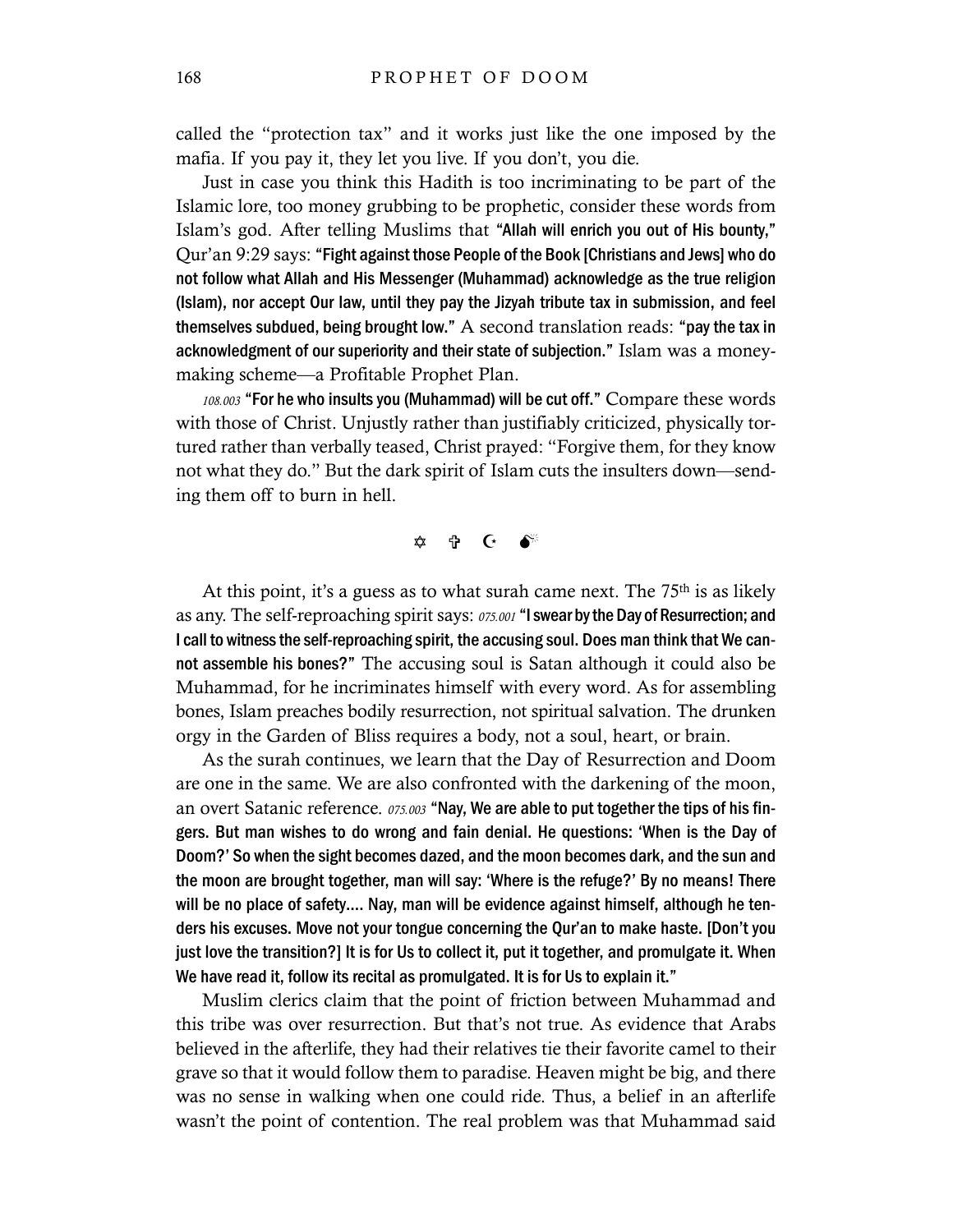his people's ancestors were burning in hell because they died during the "Period of Ignorance"—pre-Islam. In that the Meccans loved their parents and grandparents, this upset them and naturally caused many to assail Muhammad's parochial and intolerant view. They may also have chafed at his lewd depictions of heaven and his sadistic portrayal of hell.

The moon becoming dark and being brought together with the sun is troublesome. In the Bible, the moon is the illusory, false, and counterfeit source of illumination, therefore symbolic of Satan. Darkness is equated with evil and deception. The Bible says: "Men loved darkness rather than light because their deeds were evil."

The abrupt transition in this surah is like most of the Qur'an. "Move not your tongue to make haste" comes completely out of the blue. There is no segue or context. And it makes no sense. God is eternal. Furthermore, the suggestion that god has to explain his Qur'an for it to make sense is embarrassing. It brings to mind one of the book's final and most troubling verses. *005.101* "Believers, ask not questions about things which if made plain to you may cause you trouble when the Qur'an is revealed. Some people before you asked questions, and on that account lost their faith." Maududi, in his commentary, *The Meaning of the Qur'an*, explains: "The Prophet forbade people to ask questions or to pry into such things." The Hadith confirms this prophetic warning. *Bukhari:V2B24N555* "I heard the Prophet say, 'Allah has hated you for asking too many questions.'"

The reason questions are prohibited is that there is no cogent explanation for Islam. It epitomizes and relies upon ignorance. The deeper one digs, the more obvious the deception becomes. And this is precisely why Muslims protect their doctrine by attacking those who quote from their scriptures. They know that surest way to save Muslims from Islam is to expose them to it.

The "Resurrection" surah continues: *075.020* "But men love the present life, and neglect the hereafter. Some faces that Day will beam, looking toward their Lord; and some faces will be gloomy knowing that some great back-breaking calamity is about to be inflicted on them. Yes, when their soul comes up their throat and reaches their collarbone they will cry, 'Is there a magician or wizard who can save us?' But they will know that it is the hour of parting and one leg will be joined with another, agony heaped on agony, affliction combined with affliction." It's hard to imagine how a religion this full of satanic overtones and this fixated on anguish has survived, much less grown. If it weren't for the sword, Islam would have been stillborn.

Yes, I know that the Bible also speaks of hell and punishment, so why attack Islam so vehemently? The answer is: appropriateness, proportion, personal involvement, and vividness. First, the Bible speaks of hell as a place for those who have received ample and rational divine revelation, but have chosen to reject it. It provides standards for living via scripture in advance of judgment. The Bible even provides real proof that its revelations are godly through countless miracles and predictive prophecies. Those who end up in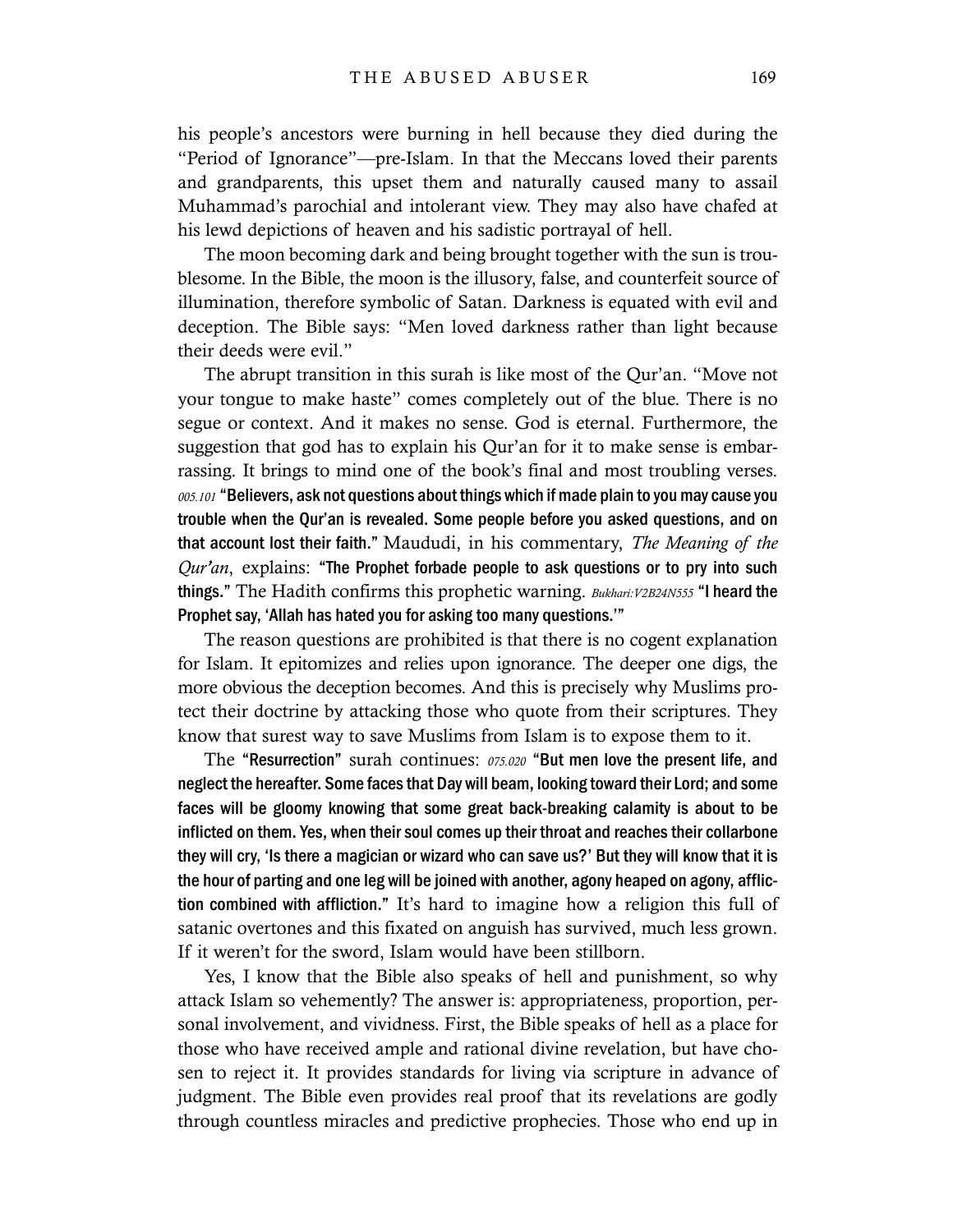hell have to ignore all of this and choose not to be with God. Further, the Biblical hell wasn't created for man. It was designed for Lucifer and his fallen angels, today's demons, as a result of their disobedience. It's little wonder Islam's dark spirit spends so much time there.

The Qur'an never proves its divine authority and has yet to provide either ample revelation or standards for living. And there is no example to follow. Muhammad was the lone prophet and his life was the antithesis of godly. In other words, it's inappropriate for god to threaten hell before he has explained what people must do to avoid it.

Second, the frequency of the Qur'an's references to hell and its tortures are alarmingly out of proportion. I have not taken the passages describing retribution out of context. Every early surah has been presented in its entirety. Bad overwhelms good in the Qur'an; hell is featured, not heaven. Rebuffing Muhammad's tormentors is far more prevalent than instructing the faithful. Torment is the Qur'an's *most* prominent theme.

Third, hell in the Bible is separation from God. In the Qur'an Allah is the driving force of hell, its creator and manager. Allah wants to be left alone with man so that he can oversee his tortures. This is a fundamental difference between Yahweh and Allah, between Judeo-Christianity and Islam. In the Bible, the reward of heaven is being with God. In the Qur'an, by contrast, the reward is being with virgins; communion with Allah isn't mentioned.

Fourth, the Bible's descriptions of hell are many magnitudes milder. There is gnashing of teeth, and we're told it's hot, but little more. The vividness in which Allah describes the specifics of hell's torments is deeply disturbing, even demented.

Fifth, in Judeo-Christianity, hell is a place one chooses. No one is sent there against their will. We are all given a choice: love God and form a personal relationship, or reject him and spend eternity separated from him. In Islam, most Muslims and all non-Muslims are *predestined* to hell. In other words, their god chooses to condemn them.

Muhammad's dark spirit had a one-track mind. The Meccans were tormenting his prophet, calling him a lying wizard, a lousy plagiarizer, a possessed poet. He was bent on making them pay. But to put teeth in his bite, Muhammad had to "prove" that his spirit was "God." *075.032* "So he did not accept the truth, nor did he pray. He called the truth a lie and turned his back. Then he gleefully went to his clan. Woe to you, yes, woe! Destruction is near. Again, woe to you, yes, woe! Again your doom is near. Does man think that he will be left to wander aimlessly? Was he not a drop of sperm emitted in lowly form? Then did he become a leech-like clot; then did the Lord make and fashion him in due proportion."

To understand Muhammad's motivations, his god's nature, and Islam's purpose we must thoughtfully consider every early revelation. Each provides something we can use to free Muslims from Islam and in turn free ourselves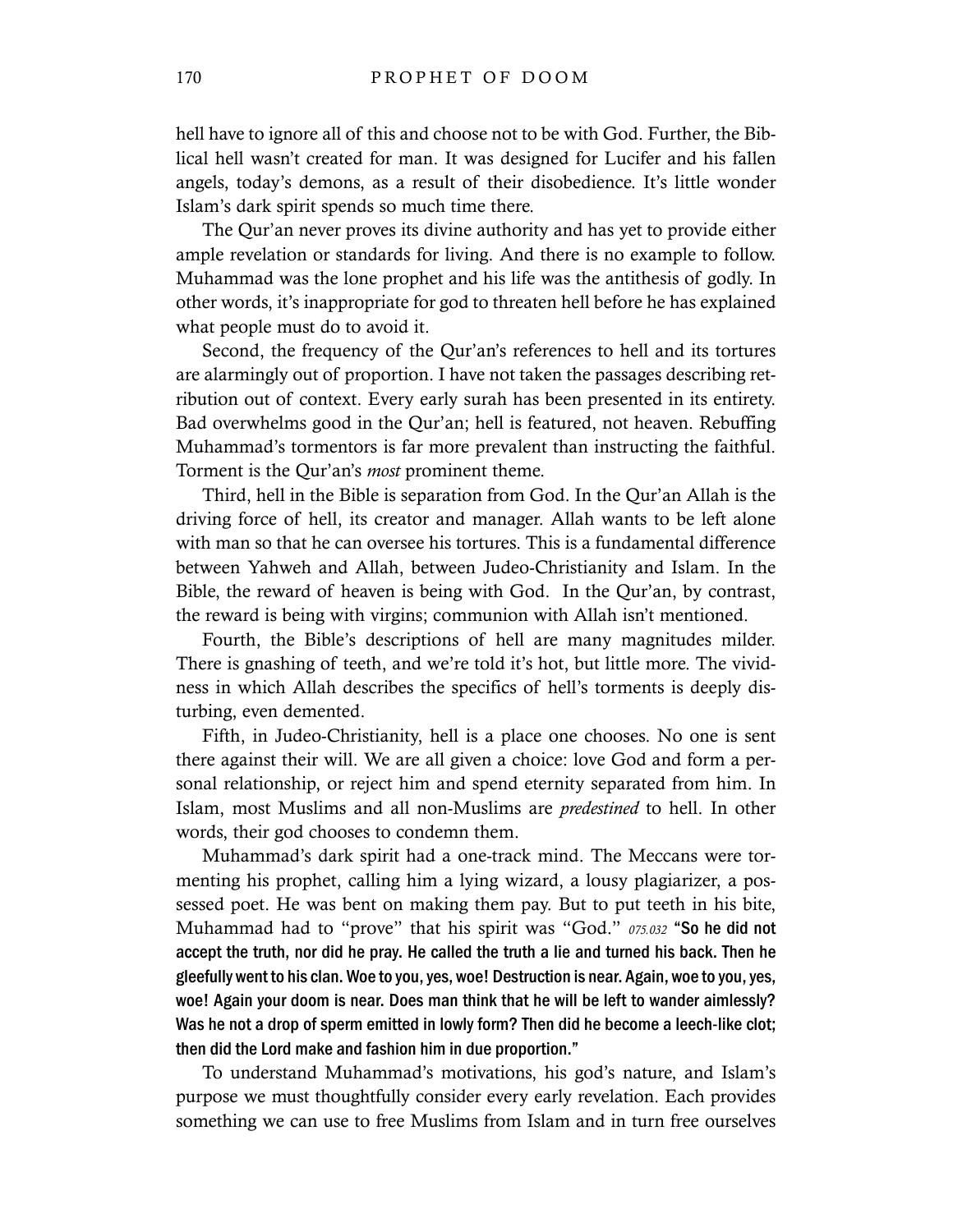from Islamic terror. In that light, let's review Maududi's writings on the 67th surah: "It is characteristic of early revelations in that it presents the entire teachings of Islam and the object of the Prophet's mission so that they could be assimilated easily. During this time, most Meccans cursed the Prophet and prayed for his and the believers' destruction." A few surahs ago we were told that the unbelievers were in hell because they didn't pray. But that aside, we're about to discover "the entire teaching of Islam and the object of the Prophet's mission."

*067.001* "Blessed is He who holds the reins of Kingship." Why is this written in third person if it's supposed to be the Lord is speaking? And why is god blessing Himself? Perhaps this is another confession—evidence of Muhammad's ambition. An insecure man saw himself as king.

According to the Qur'an, death precedes life and both are a test. This is followed by Islam's greatest omission. The test isn't explained—the Qur'an doesn't give the rules by which we are to be judged. "Who has created death and life that He may test you—which of you is best in deeds; He is the Mighty, the Forgiving."

Muhammad's worldview was upside down. Unable to give followers a reason to live, he gave Muslims a reason to die—testing their will to sacrifice their lives as martyrs. Islam was more about pain than paradise. Unable to convince men to choose his religion based upon its merits, Muhammad threatened them with damnation. And his religion was more about puffery than proof. Unable to produce a sign, a miracle, a prophecy, Muhammad pushed out his chest and simply proclaimed himself Messenger. *Ishaq:116* "I heard the Apostle say, 'I have never invited anyone to accept Islam who hasn't shown signs of reluctance, suspicion and hesitation.'"

Now that we know the motivation for Islam was power, it's time to meet its god and witness his teaching. *067.003* "We created seven heavens, one above the other. Muhammad, can you see any fault in Ar-Rahman's creation? Look again: Can you see any rifts or fissures? Then look again and yet again. Your gaze turns back dazed and tired. We have adorned the lowest skies with lamps, and We have made them missiles to drive away the devils and against the stone Satans, and for them We have prepared the doom of Hell and the penalty of torment in the most intense Blazing Fire. For those who reject their Lord is the punishment of Hell: Evil, it is such a wretched destination. When they are flung therein, they will hear the terrible drawing in of their breath and loud moaning even as the flame blazes forth, roaring with rage as it boils up, bursting with fury. Every time a fresh crowd is cast in, Hell's wardens will ask, 'Did no Warner come to you?' They will say: 'Yes indeed; a Warner did come to us, but we rejected him and said, "The Lord never sent down any Message: you are nothing more than an egregious delusion!"'"

Muhammad's spirit has a name: Ar-Rahman—the deity of the Yemeni Hanifs. The first pillar of Islam has been pulverized. There is a god besides Allah. The Qur'an says so. But monotheism and religious foundations torn asunder, this idol is no less delusional or demented than Muhammad's Lord.

Calling stars lamps that will be turned into missiles to drive away devils is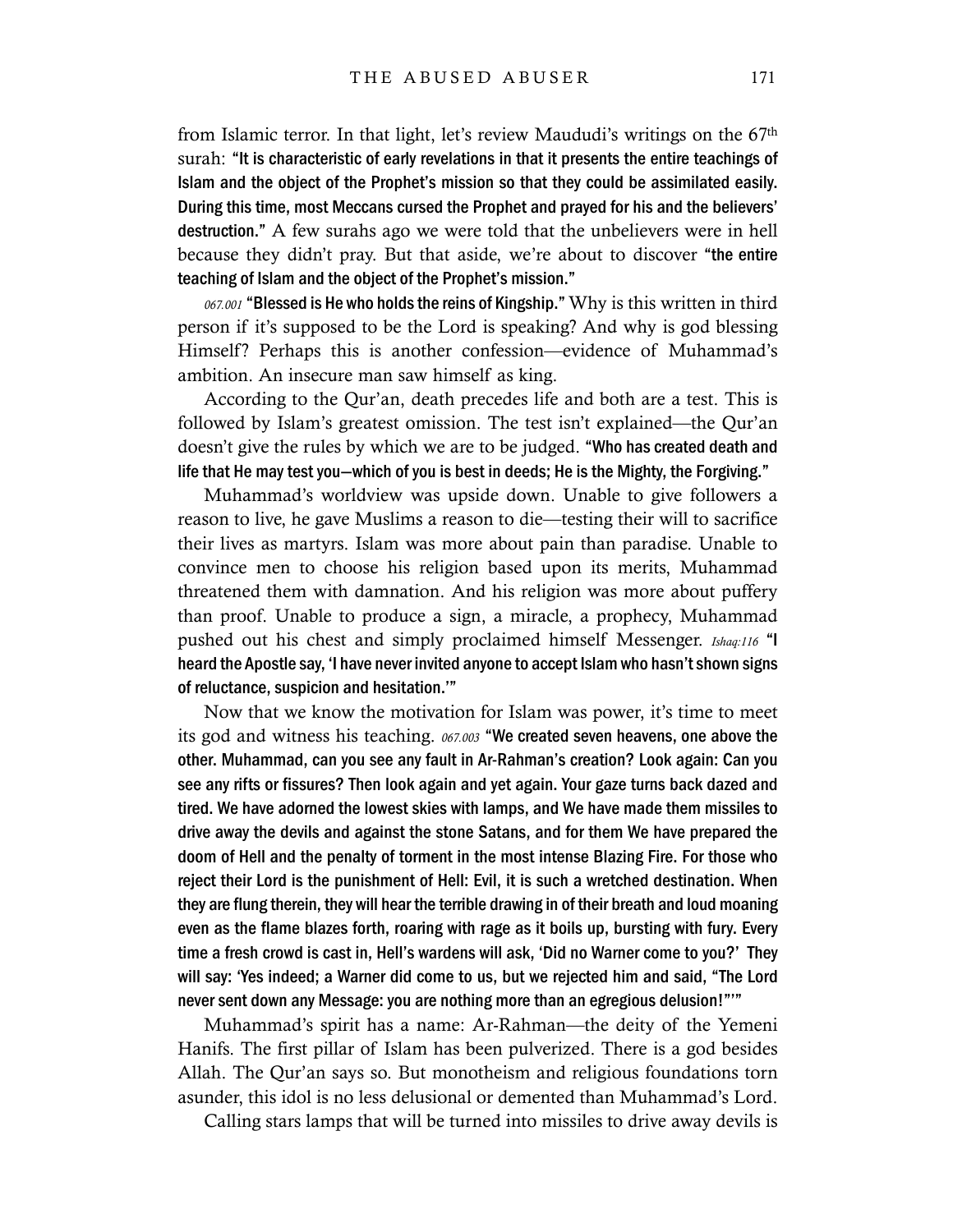dimwitted, but when it comes to gods, I'll take feeble-minded to demented any day. Ar-Rahman says that he personally prepared the torment in the Blazing Fire. And as before, he seems to relish the details. The fire is intense, it is a wretched place, the victims are flung in, their breath is choked out, they moan, roaring with rage as the flames boil up around them—bursting in fury. Crowds of new victims are callously called "fresh." Then to add indignity to insult, the unbelievers are interrogated by hell's wardens.

While creation and astronomy are obviously weaknesses on Ar-Rahman's resume, when it comes to pain and suffering he is an expert. In that it's beneath God to ramble on in such a nasty tone, the Qur'an leaves us in a quandary. If God didn't inspire these words—who did?

I'd like to propose a source of inspiration. We have ample evidence to suspect Khadija's involvement in the conception of the Profitable Prophet Plan, and selling Muhammad on it. After two years of silence we have a series of revelations that speak of making money (Khadija) and empowering and enriching destitute orphans (Muhammad). We even have sworn testimony, confessions that purport to be scripture.

This takes us to vengeance. It's the motivation for the onslaught of hellish pain so graphically and vociferously presented in these initial surahs. They strongly suggest personal knowledge. The terrible drawing in of breath, the loud moaning that follows, flames boiling up, bursting forth with rage, combined with god shackling, choking, and pouring boiling water on men is beyond normal imagination.

Fortunately, we are given a clue as to the root cause that underlies this inhuman rage. Each time a fresh wound is inflicted, the tormentor tells his victims that it's their fault. They deserve their fate. If they weren't so bad, so unworthy, so undesirable, if they had only listened, they wouldn't be punished. Such is the *modus operandi* of a typical child abuser. There is a considerable body of evidence in the Hadith and Qur'an that screams to us today: Muhammad was molested. Nobody wanted him. He was abandoned by his father and rejected by his mother. Those with substance, his uncle Lahab and grandfather Muttalib, saw him as an inconvenience. The Bedouin woman into whose custody he was placed viewed him as unworthy, as she knew she wouldn't be paid for her services. The scene was ripe for abuse.

In the low-tech world of the Arabian Desert, campfires, scalding water, pitch, thorns, and shackles may well have been the implements of torture. And I suspect that the would-be prophet was told that he deserved the punishment. Then, as so often happens, the victim came full circle. Muhammad went from prey to perpetrator—from abused to abuser.

With this in mind, let's jump back into the 67<sup>th</sup> surah—one of the first "revealed" to Muhammad—One that contains "the entire teaching of Islam and the object of the Prophet's mission." *067.010* "They will say, 'Had we but listened and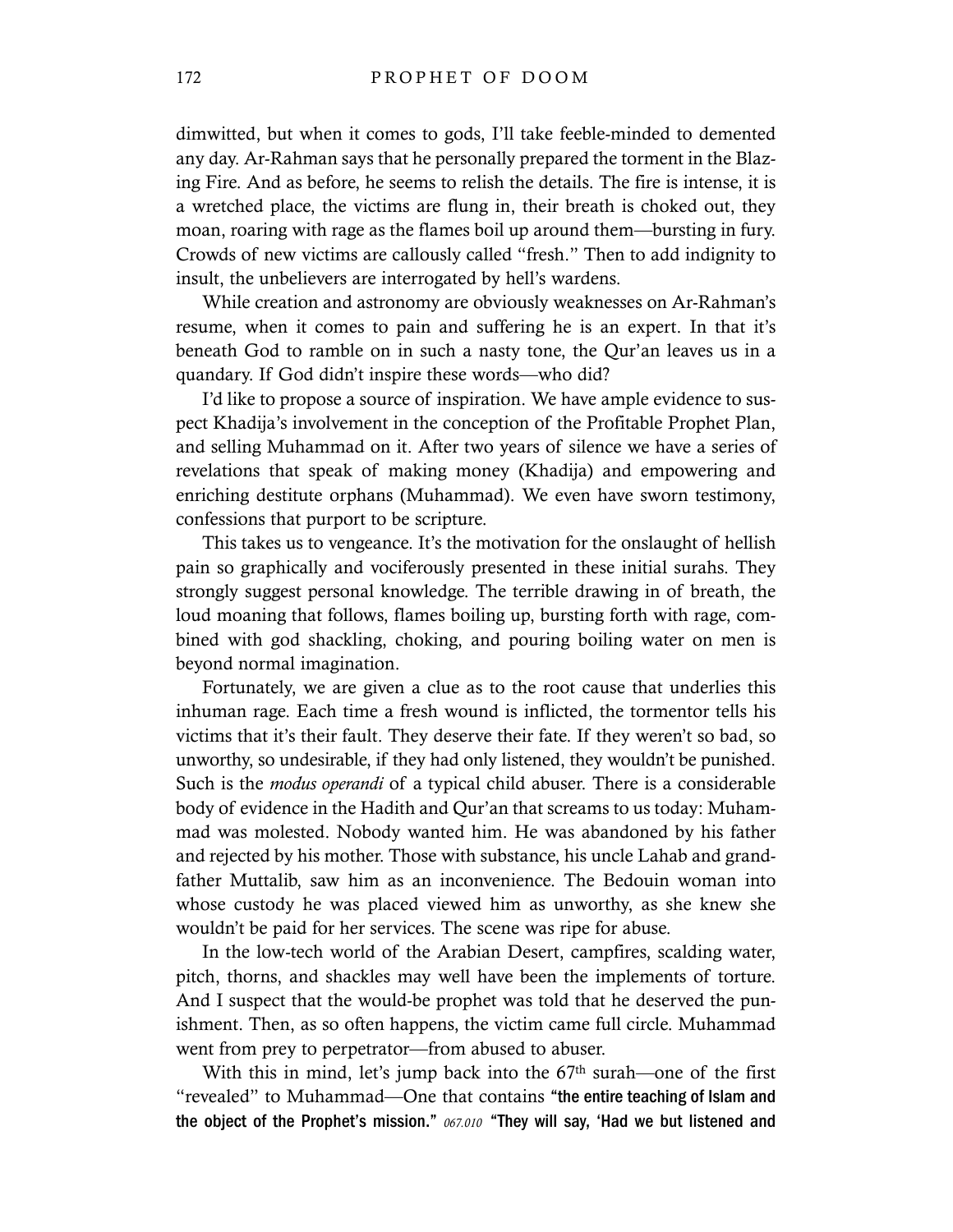learned, we wouldn't be in the burning flames!' So they shall acknowledge their guilt, but there will be no joy for the inmates of the blazing fire." Muhammad is imagining his critics accepting blame for their hellish predicament just as the victims of child abuse internalize their guilt. The perpetrators of such heinous crimes assuage their consciences by telling the abused that they are being punished because they didn't listen. They do it so often and so vehemently, victims begin to see themselves as somehow responsible for the torment they are enduring. Yet whether they falsely confess to their complicity or keep it inside, the torture never ends—they remain prisoners to the pain.

All too often, the tormentor manages to twist reality, to somehow show their ultimate restraint as a form of mercy. The abuser views himself as merciful, even gracious and forgiving, for suspending the torture he is inflicting. And this strategy enables the perpetrator to control their prey. Authority and power satiate their cravings; they hide their inadequacies. The final ingredient in this demented recipe is the threat of future calamity. The abused are told that they are being watched by the all-powerful predator. If they squeal, he'll make them pay; he'll make the consequence grievous.

*067.012* "For those who fear the Lord in secret there is a reward. Whether you say a thing secretly or openly, He knows your innermost thoughts." Let me translate this for you. If you keep quiet out of fear, you will be rewarded with a reprieve from punishment. But be careful of what you think and say, because I am watching you.

The following verses vainly try to establish a sense of legitimate authority for the Wrathful Tormentor, painting the perpetrator as "Gracious." *067.014* "It is He who has made the earth subservient to you that you may travel and eat the things He provided. [Be nice and you won't be chained, burned, or have to eat trash. But if you squeal…] To Him you shall return. Are you so unafraid that He will not open the earth to swallow you, pelt you with showers of stones, or let loose on you a violent wind so that you shall know how terrible is My warning [threat]? But indeed men before them rejected My warning. They denied, so then how terrible will be My punishment of them and My wrath." It's an old and perverted story: victimization is the victim's fault because he or she ignored the obvious signs of the tormentor's authority and justification.

You may think that I'm making too much of a single surah, but this surah does not stand alone. Pain and punishment for those who do not acquiesce to the authority of the perpetrator is the Qur'an's single most dominant theme with one thousand iterations. Being burnt alive is the most common form of torment. We are even told that men's bodies, their flesh, fuel the fire.

We also have another poignant clue in this passage, a Freudian slip. Muhammad begins by referring to god as "He," establishing his lord's power, control, and justification. Then he transitions to "My" as he says "My warning they denied, so then how terrible will be My rejection of them and My wrath." And all of this, unlike most of the Qur'an, is in singular (He and My) not the usual plural (We and Our). That's because this is personal with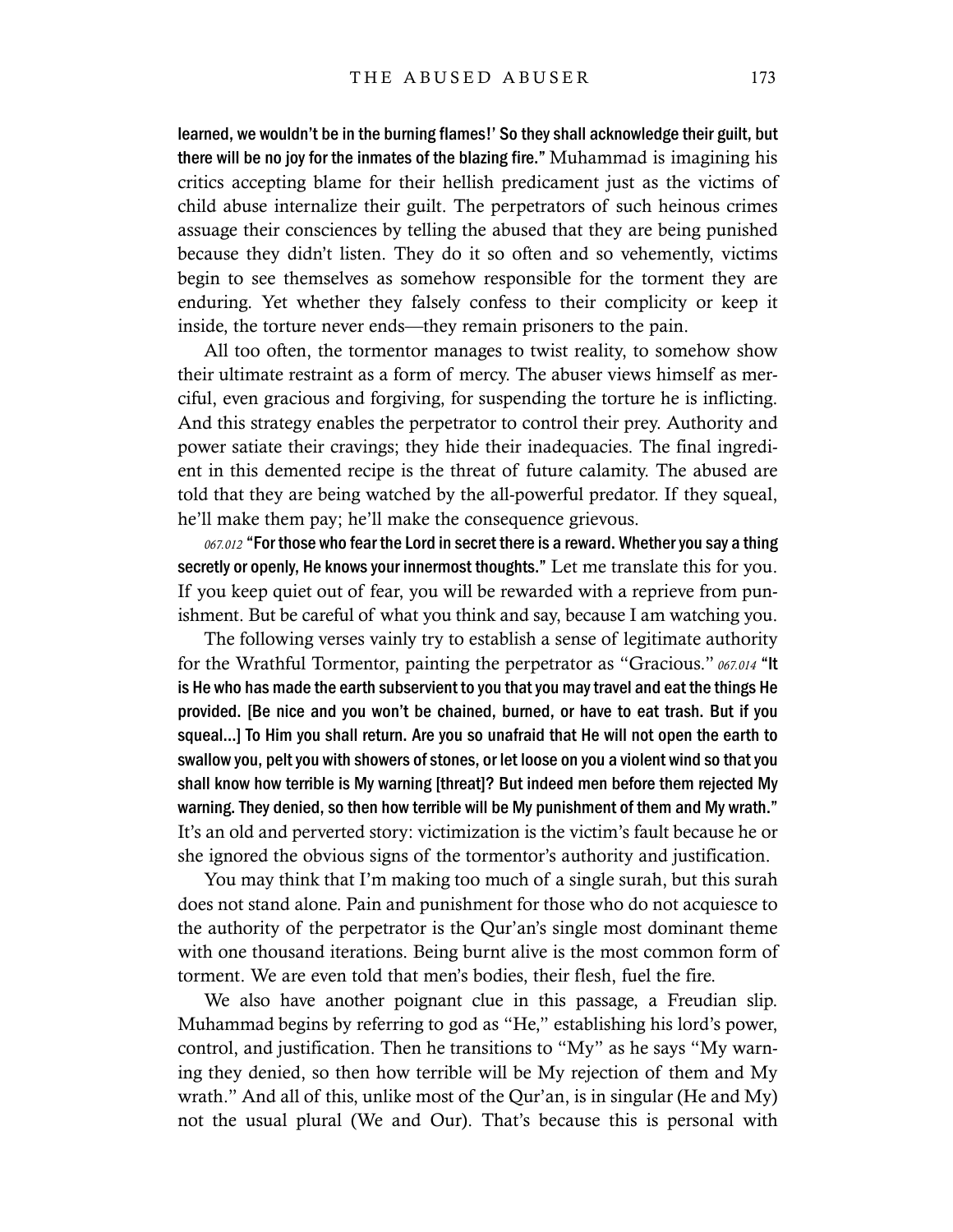Muhammad. We are looking directly into the heart of Islam's founder.

Roasting men alive is not the only method of punishment deployed in the Qur'an. Yet each and every variation is consistent with what the would-be prophet might have endured around a Bedouin campfire. The other ghoulish treatments include being forced to drink scalding water, being made to eat thorns, and choking down boiling pitch. Clothes are set on fire. Men are shackled with twine and turned on a spit. And while I cannot prove that our orphan was abused as a child, all the evidence points in that direction.

It explains why the Qur'an is so filled with threats of pain and punishment. It explains the nature of the torments. It explains the underlying reason for them. And it explains why the prophet was so angry at uncle Abu. By not adopting him, Lahab was ultimately responsible for the anguish Muhammad endured. It even explains the motivation for Islam. Lahab controlled the religious scam Muhammad coveted. He had what his nephew craved—power and wealth. They would have provided relief.

Since the Qur'an was too poorly written, too foolish, too contradictory, and too twisted to be divinely inspired, there must have been an ulterior motivation behind such haunting words. If not abuse, then what?

Thus far, Islam has been as transparent as a cloudless desert sky. Let's take a quick inventory. At Khadija's urging, Muhammad usurped the authority of an unnamed lord to stake his claim to the wealth that flowed from his family's religious scam. A hellish childhood created a hellish religion that looks suspiciously similar to what the prophet may have personally endured. Heaven was created in his image as well, depicted as the lustful realm an abandoned boy would have desired—a realm where the women who rejected him were used to bring him pleasure. God's character and words came to reflect the prophet's wishes.

The remainder of the 67<sup>th</sup> surah simply wallows in puddles of delusion and despair. *067.019* "Do they not observe the birds above them, spreading their wings and folding them in? Nothing holds them aloft except Ar-Rahman: Truly Ar-Rahman watches over all things." Flight happens because Ar-Rahman holds birds aloft. It's clear Muhammad never went to physics class. Bernoulli's principal, the law that explains aerodynamic lift, was way too complex. And make no mistake, this is offered as a *proof* of Ar-Rahman's existence, not as a metaphor.

Yet for a god so into holding birds aloft, he sure wasn't much help on the morning of 9/11/2001. Perhaps Ar-Rahman was distracted burning infidels. No, that's not right. Knowing Muhammad's lord as we do, his spirit let go of the United and American birds so that he could watch thousands of infidels burn. "Allahu Akbar!"

With the Lord's divine authority firmly established, we return to "The Kingdom" surah. *067.020* "Who is he that will send an army to assist you besides Ar-Rahman? The unbelievers are lost in delusion." Another motivation, another teaching is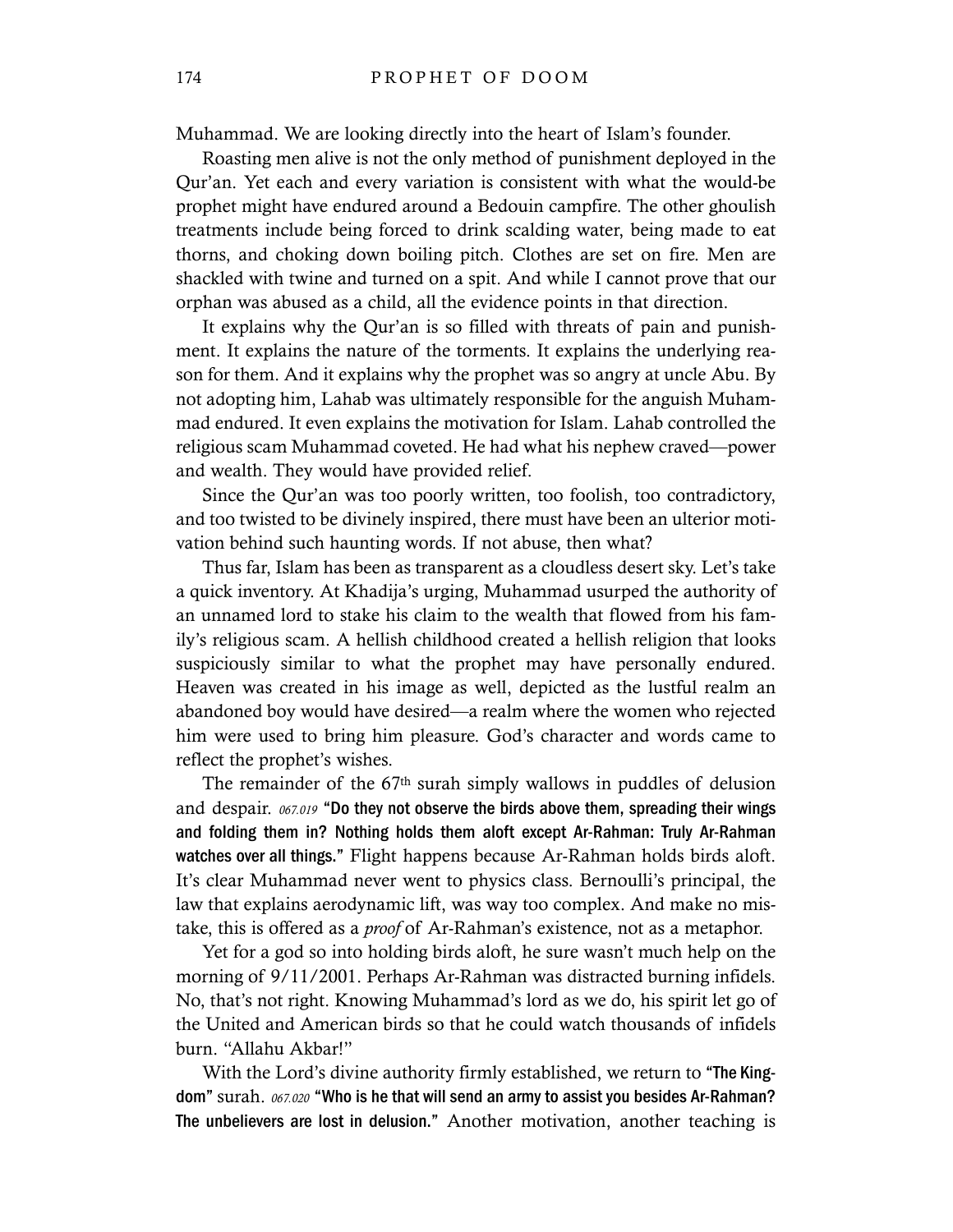revealed. Ar-Rahman is a militaristic god with an army. Jihad would soon become Islam's most recognizable attribute, the means the messenger would use to abuse his adversaries.

As we discovered earlier, Ar-Rahman was a pagan rock idol with a House like Allah's. The two gods vied for attention. And it's clear that Allah was slighted in the early going. Not only hasn't he been mentioned thus far, he wouldn't find his way into Islam for quite some time. It's not a very nice way to treat the Lord of the House. So why choose this name?

Muslim scholars have no viable explanation as to why Muhammad called his Lord Ar-Rahman. The best they can do is say that god has many names and that Ar-Rahman became one of their god's attributes. But that's nonsense. Ar-Rahman was the name of a pagan deity, one much better known at least outside the tiny village of Mecca—than Allah. He was an idol—not an attribute. Further, all of the initial religiosity contained in the early revelations mirrors the religion of the Hanifs—the followers of Ar-Rahman.

There are serious problems associated with the prophet choosing to name his spirit Ar-Rahman. When Muhammad ultimately migrated from the shallow doctrinal pool of the Hanifs to the unimaginably deep reservoir of the Jews, he was forced to claim that his Lord was their Lord—the Biblical God Yahweh. Otherwise, why were all the characters and stories so similar? But that was problematic. Although Muhammad didn't know it, the God of the Bible had a name—Yahweh. He didn't know because the Jews were afraid to say it for fear of blasphemy. And since he was illiterate, Muhammad couldn't read any of the 6,868 times YHWH, or Yahweh, was written in their Scriptures. Just like our Bible translations today, when the Hebrew word says "Yahweh," God's personal name, we read and say "the Lord." But Joe is not Jim. Moses is not Muhammad. And Yahweh is neither Ar-Rahman nor Allah.

As in politics, a blunder becomes a crisis when it is covered up and then exposed. The Islamic clerics, following their prophet's lead, have tried to sweep the name of the Qur'an's first god under the rug. So we must ask: if there is nothing to hide—why try so hard to hide it? Of the many Qur'an translations, all but two errantly replace Ar-Rahman's name with an attribute like "Merciful," the title "Lord," the generic "God," or with the name "Allah." But unlike the Jews, who misinterpreted the Third Commandment, there is no excuse for changing Ar-Rahman to Lord, God, or Allah.

This problem is exacerbated by the invocation that was later added before each surah. In their desire to make Ar-Rahman into Allah and to make both appear "good" in spite of their scriptures, this line is repeated 113 times: "In the name of Allah, the Benevolent (Ar-Rahim), the Merciful (Ar-Rahman)." So desperate are Islamic scholars to present their hateful, punitive, and warlike spirit in a favorable light, one even wrote a book proclaiming, "Merciful and Benevolent are the Qur'an's most repeated attributes for Allah." Holy hogwash. The saluta-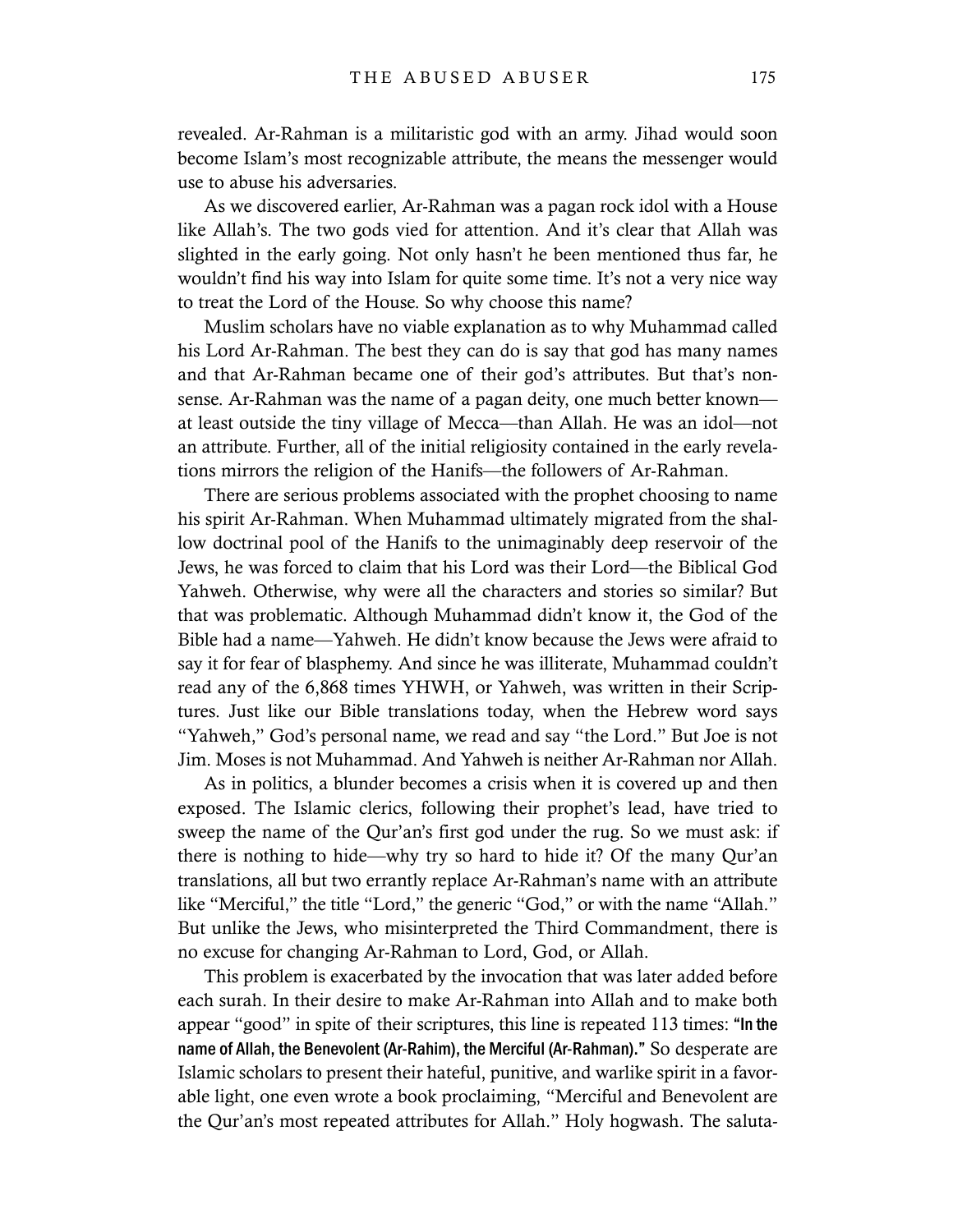tion wasn't part of the Qur'anic revelation. It's an invocation—one as lame as it is contradictory.

For those who may be curious, I'll digress a moment. The Third Commandment does not say: "Thou shall not take the name of the Lord thy God in vain." Not only is it beneath Yahweh to write such a trivial thing in stone, his name isn't "the Lord." A name can't be "taken," and "vain" means either egotistical as it relates to a person, or failed as it relates to an endeavor. In that the line was meaningless, Jews, and later Christians, falsely assumed that our Creator was telling us that they shouldn't swear or say, "Yahweh."

The Commandment as it was actually written in Hebrew says something that is vital to our very survival: "You shall not accept or advance in the name or character of Yahweh, your deity, anything that is deceptive or destructive." Our failure to understand this Commandment and live by it is the reason Holy Wars are fought. Our tolerance of things that purport to be godly, but are instead false and destructive, is why Islam exists. It is why Muslim militants kill us. It is why the world is, and has been, in such a horrible mess.

So why didn't Muhammad initially name his dark spirit? Why did he begin by calling him by the Hebrew, hence Hanif title "Lord?" Why then did he finally name him after a rival to the Meccan Allah? Good questions all. And since the Muslim sages don't provide a viable answer, I'll propose one speculative as it might be. Khadija converted Muhammad by telling him that her aged cousin said that he was a prophet in the line of Moses. This man knew that the Jews called their God "Lord." But the Meccans were not satisfied with a title. All gods had names. Even pagan stone idols had names why not Muhammad's god? If he was so important, he must have a name.

That put the wannabe prophet in a pickle. If he called his god by any of the most familiar pagan names—Hubal, Allah, Al-Lat (the female form of Al-Lah), Manat, or Al-Uzza—something would be expected of them. After all, if they could give such marvelous Qur'an recitals, why not a miracle? Since these idols were close at hand it would have been hard to explain away their lack of participation in the prophet's mission.

With the Meccan pantheon too close for comfort, Muhammad did what he did best. He stole someone else's material. The Hanifs had a religion, and they had a god—one who "lived" a comfortable distance away. He simply appropriated their material and their deity. Ar-Rahman was perfect, in a twisted sort of way. His name meant "merciful." As such it became a way to disguise the Qur'an's demented edge. It's like calling the Communist dictatorship in China a republic.

Each of the initial Qur'anic surahs reflected Hanif beliefs and religiosity, not Jewish. The convoluted Bible stories we covered during creation and patriarch chapters were revealed much later—after the prophet had exhausted the rather anemic belief structure of the Hanifs and needed something more.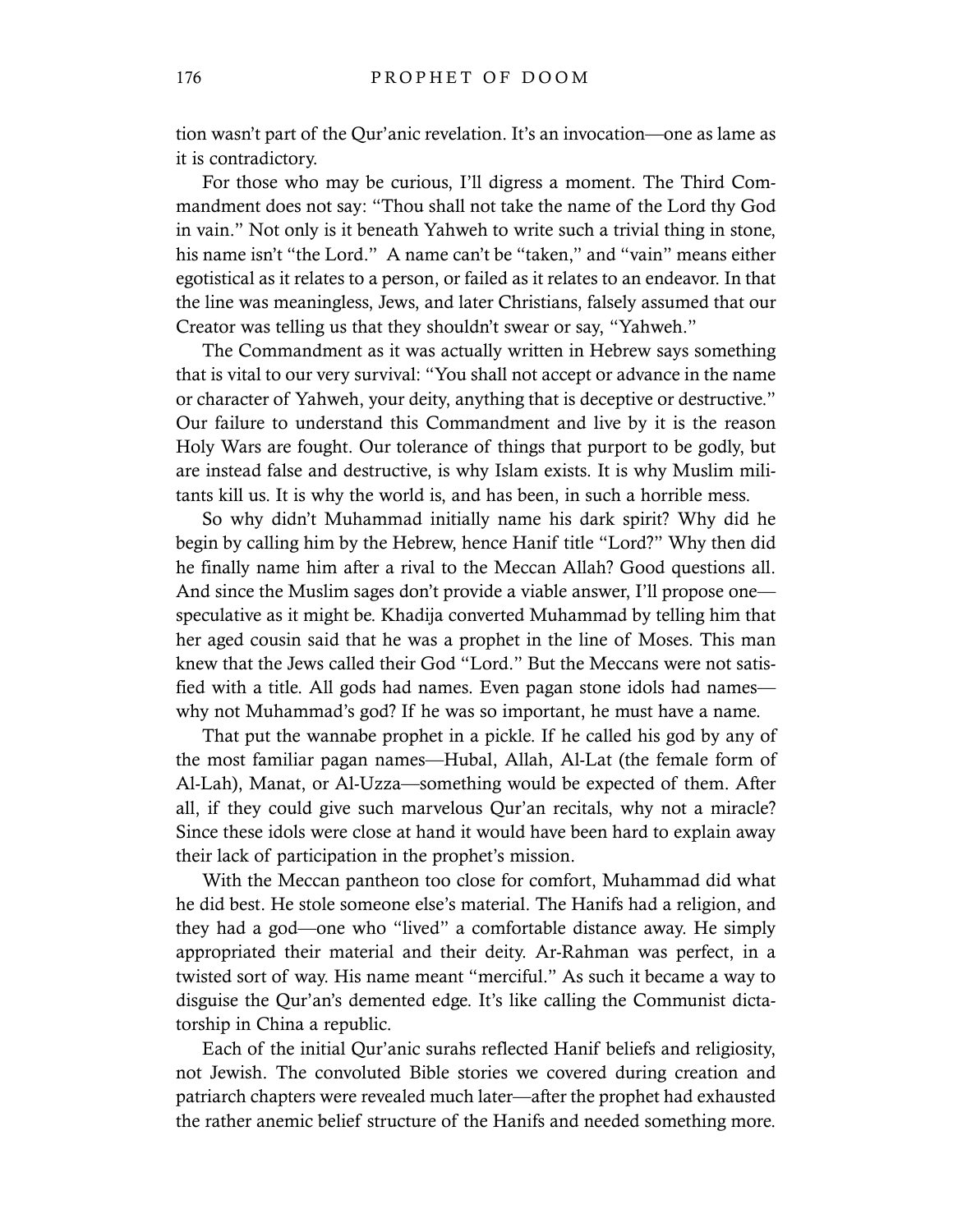And that too is interesting. The Qur'an's reliance on the Bible varies inversely with access to the Ka'aba, Allah's House, and directly with access to Jews. If Allah or Ar-Rahman were God, why would that be?

While you're pondering that conundrum, consider this: the moment Muhammad migrated to Medina, he capitalized upon the opportunity that distance from Mecca's impotent rock idol provided. In the 2nd surah, the first revealed after fleeing Mecca, Ar-Rahman became Allah. You see, Allah and his house were now a safe distance south. God changes his name so Muhammad can lay claim to that which he has been chased away from—the religious scam surrounding the Ka'aba. Ar-Rahman is never to be heard from again. He simply fades into the amorphous world of attributes.

As we return to the Qur'an, we find Muhammad embroiled in an argument—one that fits nicely into the abused theory. *067.021* "Who is there that can provide you with food in case He was to withhold His provision? Nay, they obstinately persist in rebellion and aversion. Is then one who walks headlong groping, groveling on his face, better guided, or one who walks evenly on a Straight Path?" The quality of this writing is so pathetic it almost makes you feel sorry for Muhammad—almost.

*067.025* "They say: When shall this threat be executed if you are truthful? Say: 'As to the knowledge of the time, it is with the Lord alone: I am sent only to warn you clearly.'" The Meccans were looking for a little proof but our hero couldn't provide any. The best he could do was say, "You just wait. One day when you least expect it, my god will get you." "But when they see the threat, the sorry faces of those who disbelieve will be distraught, and it will be said to them: 'This is what you asked for.' Say (Muhammad): 'See? Whether God destroys me, and those with me, or not, no one can deliver the unbelievers from their grievous doom.' Say: 'He is Ar-Rahman; in Him we believed, and in Him we have placed our trust: Soon will you know which one of us is in manifest error.'" Yes indeed we will. But it saddens me that two billion precious souls have already been lost to the egregious lie that became Islam.

Rant over, Muhammad tried to prove that Ar-Rahman was real. *067.030* "Say, 'Just think: if your water were to dry up, who would bring you water?" The Meccans were dependent upon the meager and nearly bitter well of Zamzam. Muhammad was telling his clan that its feeble flow was a miracle from Ar-Rahman—a clear sign he was god. He was threatening: "Mess with me, and my god will cause you to die of thirst." According to Muhammad, if it trickled forth, it was a miracle. If it dried up, that too was miraculous. In actuality, the only miracle was that anyone believed him. I'm surprised he didn't claim that as a sign.

Therefore, "the entire teaching of Islam and the object of the Prophet's mission" is: the prophet craves power and will threaten anyone to get it. His god's name is Ar-Rahman and he is sadistically abusive. Stars are missiles used to drive away devils. Muhammad's kin claim he was deluded. For that they will endure flames, roaring with rage. All the while they will be interrogated. The Lord must be feared, not loved, for he will swallow his creation, pelting them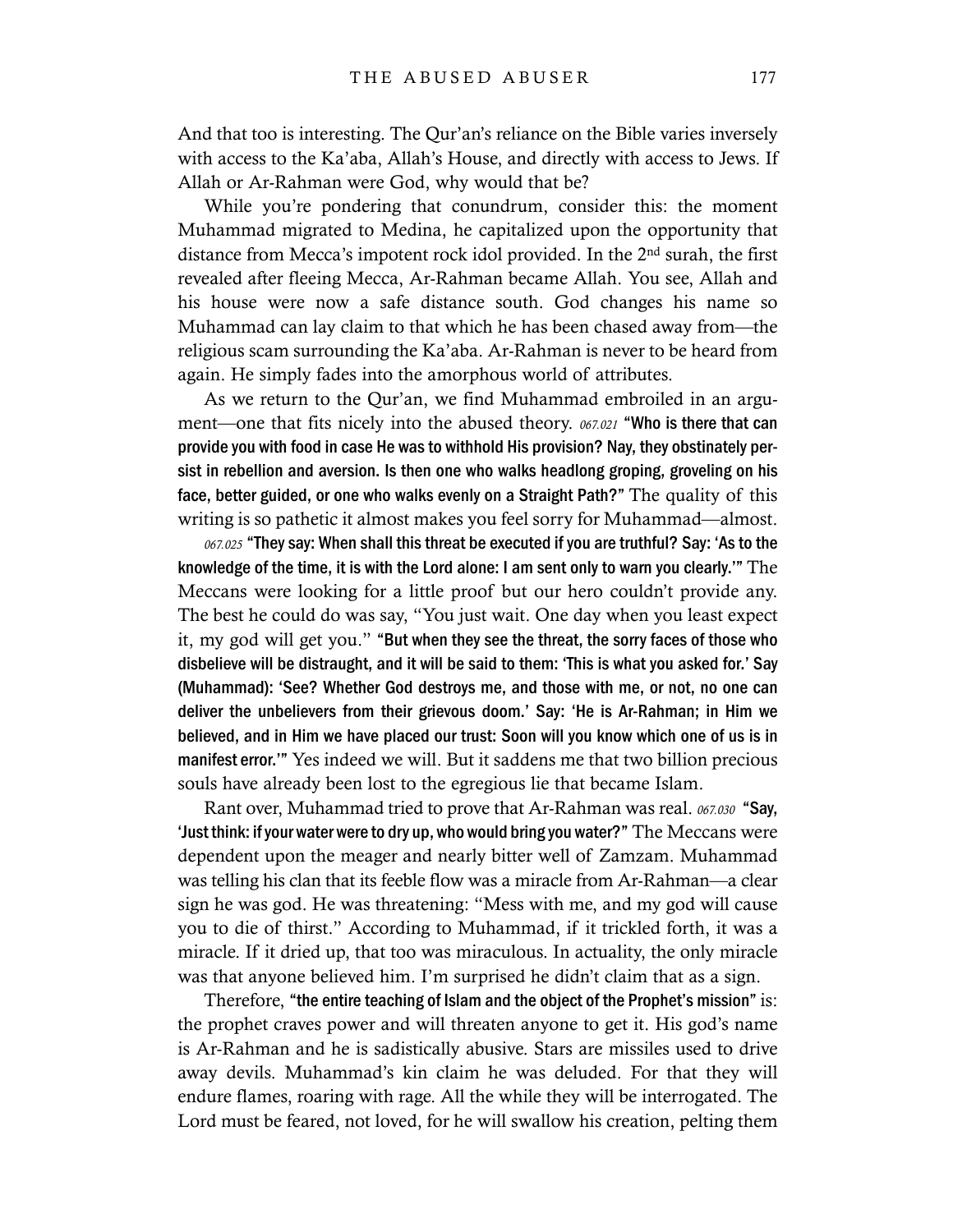with showers of stones. His punishment is as terrible as his wrath. Ar-Rahman has armies ready to march. He threatens to besiege communities, withholding food and water from those who grovel on their faces. What's more, the Islamic god's grievous doom cannot be avoided.

**众 中 C 6<sup>米</sup>** 

The "Concrete Reality" surah was one of the earliest revealed, although it's an odd choice of names: concrete didn't exist in Mecca. The 69th surah was sent down at the time when opposition to Muhammad had started, but had yet to come to a boil. Maududi shares a Tradition from Musnad Ahmad, explaining: "Before embracing Islam I came out of my house with the idea of causing trouble for the Prophet, but he had entered the mosque of the Ka'aba before me. When I arrived I found that he was reciting surah Al-Haaqqah [69]. I stood behind him and listened. I wondered at its literary charm and beauty. Then suddenly an idea came to my mind that he must be a poet as the Quraysh alleged. At that moment he recited the words: 'This is the Word of an honorable Messenger. [Muhammad just said that the Qur'an was the word of a messenger—not god.] It is not the word of a poet.' I said to myself: 'Then, he must be a soothsayer, if not a poet.' Thereupon be recited the words: 'Nor is it the word of a soothsayer.'"

Experience for yourself the literary charm and beauty of the "Concrete Reality" surah: *069.001* "The sure calamity! What is the sure calamity! And what would make you realize what the sure calamity is! The Thamud and the Ad people branded as false the Stunning Calamity! Samood and Ad called the striking calamity a lie. But the Thamud—they were destroyed by a terrible storm of thunder and lightning! And the Ad, they were destroyed by a furious roaring wind, exceedingly violent. He made it rage against them seven long nights and eight days in succession: so that you might see the people lying prostrate in its path, as if they were hollow palm trees tumbled down! Muhammad, do you see any remnant of them?"

We're right back to god pummeling his creation. This time the Ad and Thamud are his victims. One of these tribes, the Ad, is mythological while the Thamud is alleged to have been a smallish village that might have existed somewhere north of Mecca—one long since buried in shifting sands. But buried was not forgotten. It provided Muhammad with fodder for his favorite depiction of the almighty: "God hates men, especially when they tease his prophet." The Ad and Thamud mocked and denied, so the Big Guy creamed them. It doesn't get more charming and beautiful than that.

On a roll, Muhammad used the same trick to twist some Bible stories to suit his situation. *069.009* "Pharaoh, and those before him, and the Cities Overthrown [He wants to say Sodom and Gomorrah, but he doesn't yet know their names.], committed habitual sin. They disobeyed, disbelieving the messenger of their Lord. [Again, he has yet to learn Lot's name. It took access to Jewish rabbis and lots of practice before Team Islam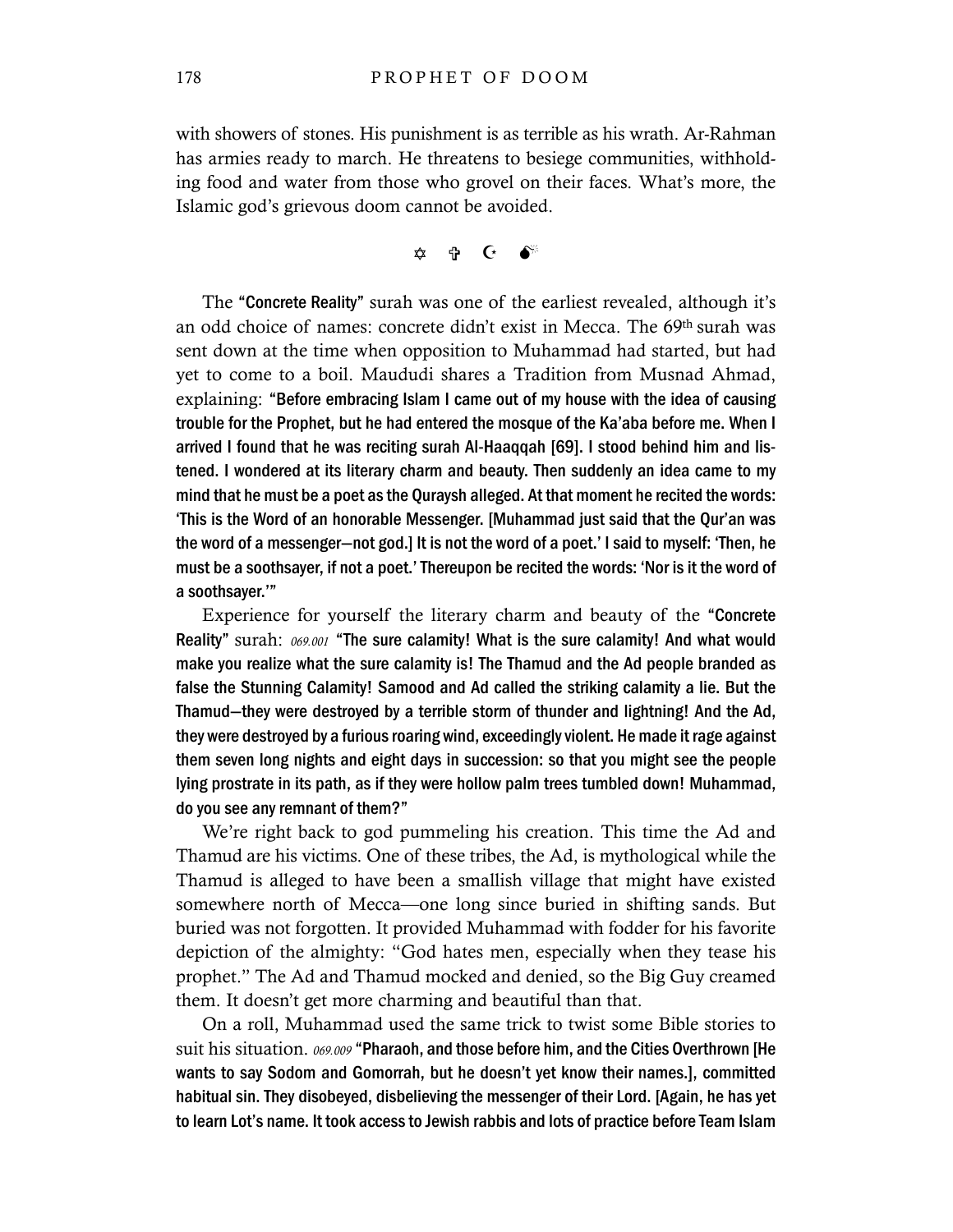became good at plagiarizing the Bible. The first attempts were jerky and incomplete.] So He punished them with an overwhelming penalty, a vehement punishment. Allah gripped them with a tightening grip. [This is vague also because Muhammad wasn't aware of the ten plagues.] We, when the water overflowed beyond its limits, carried mankind in the floating boat that We might make it a Message unto you. [He doesn't know Noah's name at this point.] That ears might be retentive and preserve it, retain its memory and bear its lessons, a memorial for you." Even this is wild. Ears, not eyes, were used to retain its memory. Not a single word of the Qur'an had been written down, so Muhammad couldn't bring himself to acknowledge that the Bible already had a two thousand year *written* history.

The only guy in Mecca who seemed to know anything about the Bible, Waraqa, was long since dead. So all the Khadija/Muhammad combo knew was what they had gleaned from the Hanifs—just the bits and pieces of the most popular stories. Yet in Muhammad's twisted mind he somehow saw the Jewish exodus from Egypt as analogous to his torment in Mecca. He says, in essence, "Their people were bad. My people are bad. Their people ignored their prophet. My people are ignoring me. Their god wiped the unbelievers out just as my god will wipe the Meccans out." Having read the Bible, I can assure you that the only correlation between Moses' and Muhammad's critics existed between the Islamic prophet's ears.

Let's return to "The Concrete Reality" to find the promised literary charm and beauty. After telling us that the mountains will be crushed to powder and the sky will cleave asunder and fall to pieces while eight angels bear the Lord's throne aloft, we're told that the right-handers will read the ledger and have a grand time eating and drinking, but not the lefties. They (as in "Muhammad's Meccan tormentors") will say: *069.027* "'I wish death had put an end to me. Of no use is my wealth, vanished is my power.' [And that's because Muhammad will steal both.] The stern command will say: 'Seize him, manacle him, chain him and cast him into the Blazing Fire of Hell. String him to a chain the length of which is seventy cubits. This is the fate of those who do not believe in the Lord Most Supreme or feed the poor. They have no friend today. They will have no food save filthy refuse which the hellish eat.'"

The dark spirit of Islam still sounds more like Satan than God. What other demented soul would say: "Seize him, manacle him, chain him, burn him, make him eat filthy refuse?" Surely, such a vile rant is beneath even Ar-Rahman, the Merciful and Ar-Rahim, the Benevolent. As such, it must *not* have been beneath Muhammad, the Abused.

Just when you thought that there was no way more charm and beauty could get packed into a surah: *069.038* "But nay! I swear that this is truly the word of an honored, illustrious, and noble Messenger; it is not the word of a poet, nor is it the word of a soothsayer." There it is again—the confession. These words, this message, the Qur'an itself, is from a man, not god. This "filthy refuse" stinks because it isn't godly. Muhammad swears to it. Then in true megalomaniac fashion, the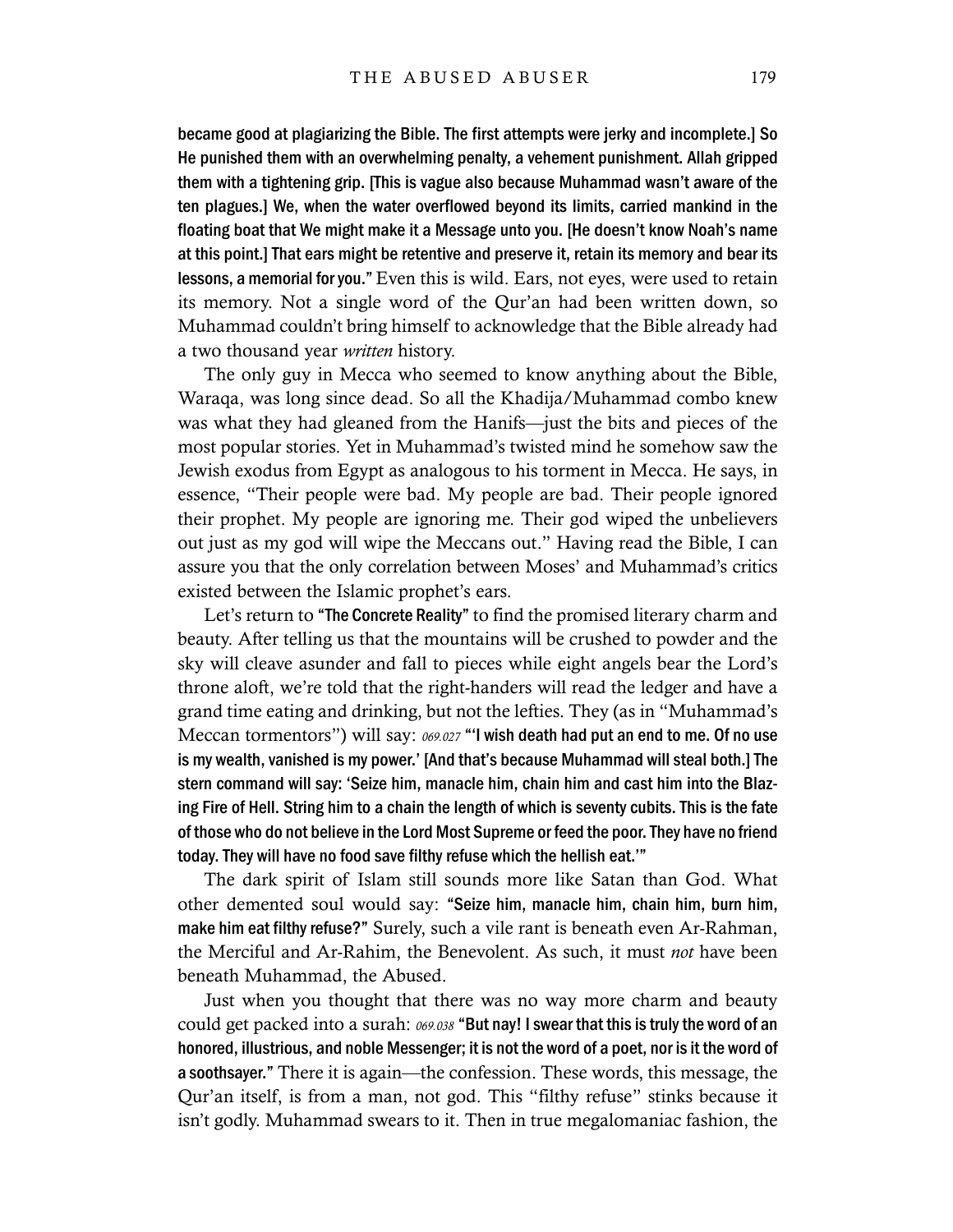prophet who is unable to find anyone willing to slather him with praise, pats *himself* on the back—"I'm an honored, illustrious, and noble Messenger, not a poet or soothsayer." Sure you are, pal.

Every great con leaves clues. It's their signature. And while Muhammad was a lousy prophet he was a great con artist. Charlatans become so enamored with their ability to manipulate, they dangle clues thinking they're too clever to get caught. You can almost hear Muhammad laughing as he denies being a soothsayer.

The Meccans, knowing this charlatan better than we do today, said that they wanted proof he wasn't just making this stuff up as he went along. So he told them: *069.043* "This is a Message sent down from the Lord of men and jinn. And if the Messenger were to attribute any false words to Us, We would seize him and cut his aorta. None of you would be able to stop Us. So truly this is a Message for those who fear. Yet We know that there are those who deny and belie (this Qur'an). But truly this (Qur'an) revelation is a cause of sorrow and anguish; the nemesis of unbelievers. Verily, it (this Qur'an) is an absolute truth." Thank the Lord the surah of literary charm and beauty is over. It was beautiful how it climaxed with aorta cutting. And what could be more charming than a blend of "fear," "sorrow," and "anguish" for those who challenge the veracity of this drivel? But alas, methinks he doth protest too much.

Yet we learned something new. Muhammad is the source of the Qur'an, and he can prove that his god is real. Proof of that, however, isn't his ability to do miracles, or say things that are intelligible. No. The proof is that his imaginary god hasn't sliced his aorta. Imagine that. Since the Easter Bunny, the Tooth Fairy, and Santa Claus haven't slit my throat, do you suppose they're gods, too?

We also know more about the chains and food of hell. And that's important to Muhammad because at some point in his youth, I believe he was tied up and forced to eat trash. Just speculation on my behalf, but it makes more sense than the "Lord of men and jinn" telling us that he is going to seize his creation, manacle us in hundred-foot chains, and feed us garbage while we burn in his blazing fire.

Moving on, the subject matter of the 70<sup>th</sup> surah bears evidence that it was sent down in conditions closely resembling those that caused us to endure the refuse of the 69th. It goes something like this: "My god is so nasty, and my critics are so scummy, the former can't wait to punish the latter for denying my illustriousness and nobility." Okay, that was a paraphrase. Here is the real thing: *070.001* "A questioner questioned concerning the doom about to fall upon the infidels, which none can avert or repel, a Penalty from the Lord of the Ascending Stairways. To whom the angels and the soul take a day to ascend, whose length is fifty thousand years." The Lord of the House—a dilapidated one-story pile of rocks—now says he has a 50,000 year-long stairway (that takes a *day* to ascend). Impressive.

But while we're asking questions, I have a few. If infidels (which would be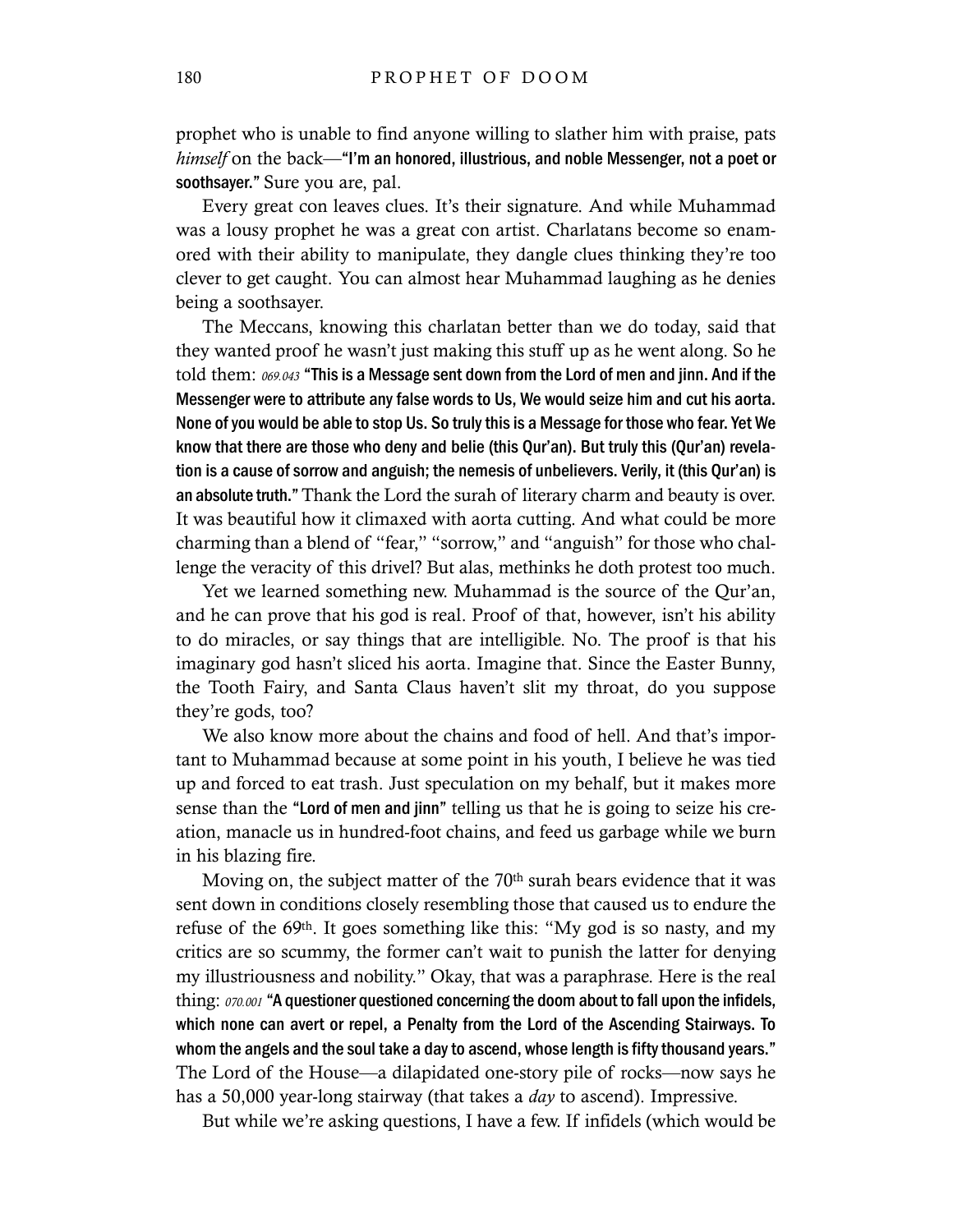everyone on earth other than Khadija, Muhammad, and Ali) cannot "avert" the "punishment from the Lord" why "threaten" them? Why preach to them? Why create them? Is not the definition of a "sadist" one who tortures those who cannot escape? Is the Islamic god therefore, by definition, a sadist?

This is the eighteenth surah we have reviewed in its entirety. Each has plunged headfirst into the depths of hell. But in this passage, the dark spirit of Islam needed help. Fifteen words have been added within parenthesis by the translators so that we might understand "God's" word. *070.005* "So be patient with good patience. They surely think it (the torment) to be far off, but We see (the Day of Doom) (quite) near. On that Day the sky will be like the boiling filth of oil, the mountains will be like tufts of wool. And friends will not ask a friend, though they will be made to see each other. (All will see his father, children and relatives.) The Mujrim (disbeliever) desire will be to free himself from the Punishment by sacrificing his children as a ransom to save himself from the torment." Muhammad must think that everyone is as depraved as he. And like so many who have been tormented before and since, he was unable to break the cycle. The abused became the abuser.

*070.012* "He would sacrifice his wife and his brother, and his kin who sheltered him, and all that is on earth to deliver himself from the Doom. By no means! For them it is the Fire of Hell! Plucking apart his body right to the skull! Taking away the head skin. Eager to roast; dragged by the head, hell shall claim all who flee." The Islamic doom cannot be averted or repelled. It is a penalty directly from god, a deity so perverse he personally created a place where men are plucked apart and dragged by their skulls. He is even depicted as eager to roast his creation. It's hard to imagine somebody demented enough to think such thoughts, much less call them scripture.

Now that Muhammad and his Lord have scared the excrement out of us, it's time for some good old-fashioned religion. This is the new prophet's first attempt at establishing Islam. *070.019* "Truly man was created impatient; greedy by nature, irritable and perturbed when evil touches him; and niggardly when good touches him." As usual, he begins with a condemnation. *070.022* "Not so those who follow (the Book). [This parenthetical was inserted by a translator. Another said, "Not those who worship." I suppose saying "Not so those who follow and worship Muhammad" would have been too accurate and thus incriminating.] Or who are devoted to Salat (prayers)."

*070.023* "Those who persevere in devotion [to whom?]; and those in whose wealth is a recognized right [Muhammad's claim to the Ka'aba Inc.], for the needy beggar who asks and the unlucky who has lost his property and wealth [Muhammad again]; and those who hold to the Day of Recompense; and those who fear the torment of their Lord, for their Lord's torment is such none can feel secure; and those who preserve their chastity (those who guard their private parts) except with their wives and the slave girls they possess—for which there is no blame, [Sex with slaves is okay with Islam's god. Since slavery is involuntary servitude and rape is involuntary sex, the Qur'an just condoned rape.] and those who respect their trusts; and those who stand firm in their testimonies; and those who guard their worship [How can one guard worship when the Qur'an has yet to explain it?];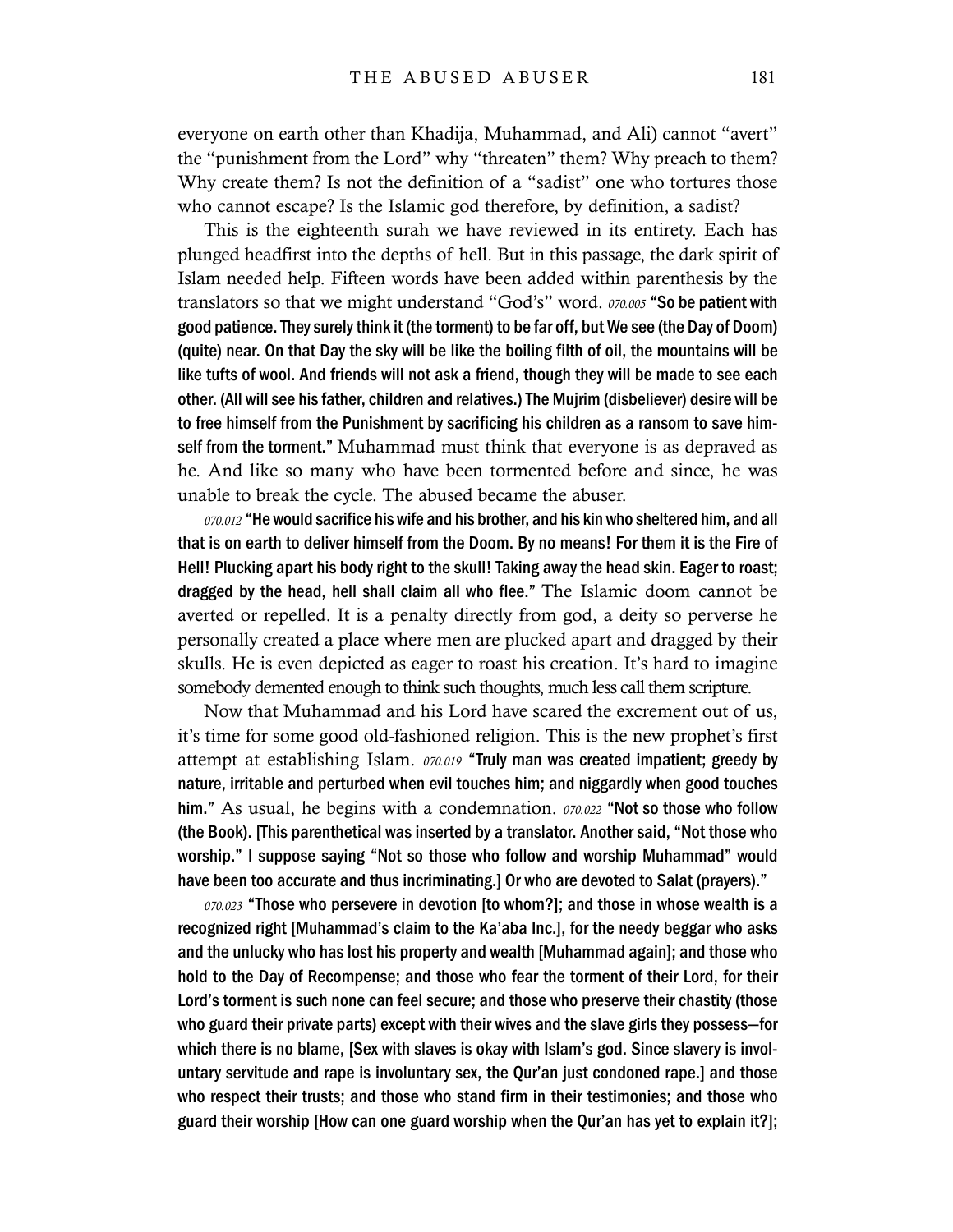such will be the honored ones in the Gardens of Bliss."

Muhammad's initial plunge into Islamic doctrine wasn't very good. The Straight Path to Paradise leaves much to be desired. But I suppose there is some good news here if you're a Muslim. Everything in this list is linked with "and those who" which means if you do any one of these things, you're in the Garden. So any of the following will work: saying some prayers, getting it on with a sex slave, recognizing your wealth, or begging for money.

No wonder there are so many Muslims. How can you miss with a religion like this? But knowing Muhammad as we do, I'm sure it's not all sweetness and light. He's dished out as much positive stuff as he can endure. *070.036* "What is the matter with the disbelievers that they rush madly to listen to you (Muhammad in order to belie you and mock you and Allah's Book)? Doesn't every man long to enter the Garden of Delight?" No. I'm not looking for a drunken orgy, multiple virgins, low-hanging fruit, or any of the other things Muhammad's spirit claimed are in store for his pals. However, for those who are, I wouldn't trust this guy to deliver.

*070.039* "By no means! For We have created them out of the base matter they know not! [I think god just said, "We don't know Shinola because he made us out of Shinola."] I am called to witness (swear by) the Lord of the (365) points of sunrise and sunset in the east and west that We can certainly replace them, substituting better men than they. [Holy Rock-of-the-Ka'aba. The Islamic god said humans are expendable. So much for the benevolent and merciful theory.] And We are not to be defeated in Our Plan. And we are not to be outrun." *070.042* "So let them chat vainly and play about, with their idle disputes until they encounter that Day of Doom which they have been threatened! They will rise from their sepulchers in sudden haste as if they were rushing to a goal, their eyes lowered in dejection and disgrace, aghast, abasement stupefying them—ignominy shall overtake them! Such is the Day that they are threatened with!" The Merciful Ar-Rahman sounds like such a friendly god, doesn't he? If he's this charming, I can hardly wait to meet Allah.

## $\hat{\mathbf{x}}$   $\mathbf{h}$   $\mathbf{G}$   $\mathbf{S}^*$

I want to share a Hanif poem. In so doing you'll see where the prophet got his early material, his style, and his supply of Bible characters. Zayd ibn Amr was the most famous Meccan Hanif—a religious poet and holy man. He had a direct relationship with Muhammad. All of Zayd's insights were incorporated into the Qur'an's initial surahs, many verbatim. Muhammad stole his stories, concepts, and style—right down to the Qur'an's odd use of "Say." So, needless to say, the Hanif resisted Islam and rejected the notion that Muhammad was a prophet.

Guillaume's translation of Ishaq's *Life of Muhammad* includes several excellent examples of Zayd's poetry. All Muhammad had to do was to write himself in as prophet and add a hefty dose of hellish torment to Zayd's poems and he had himself a religion. I have added a "Q" for "Qur'an" after each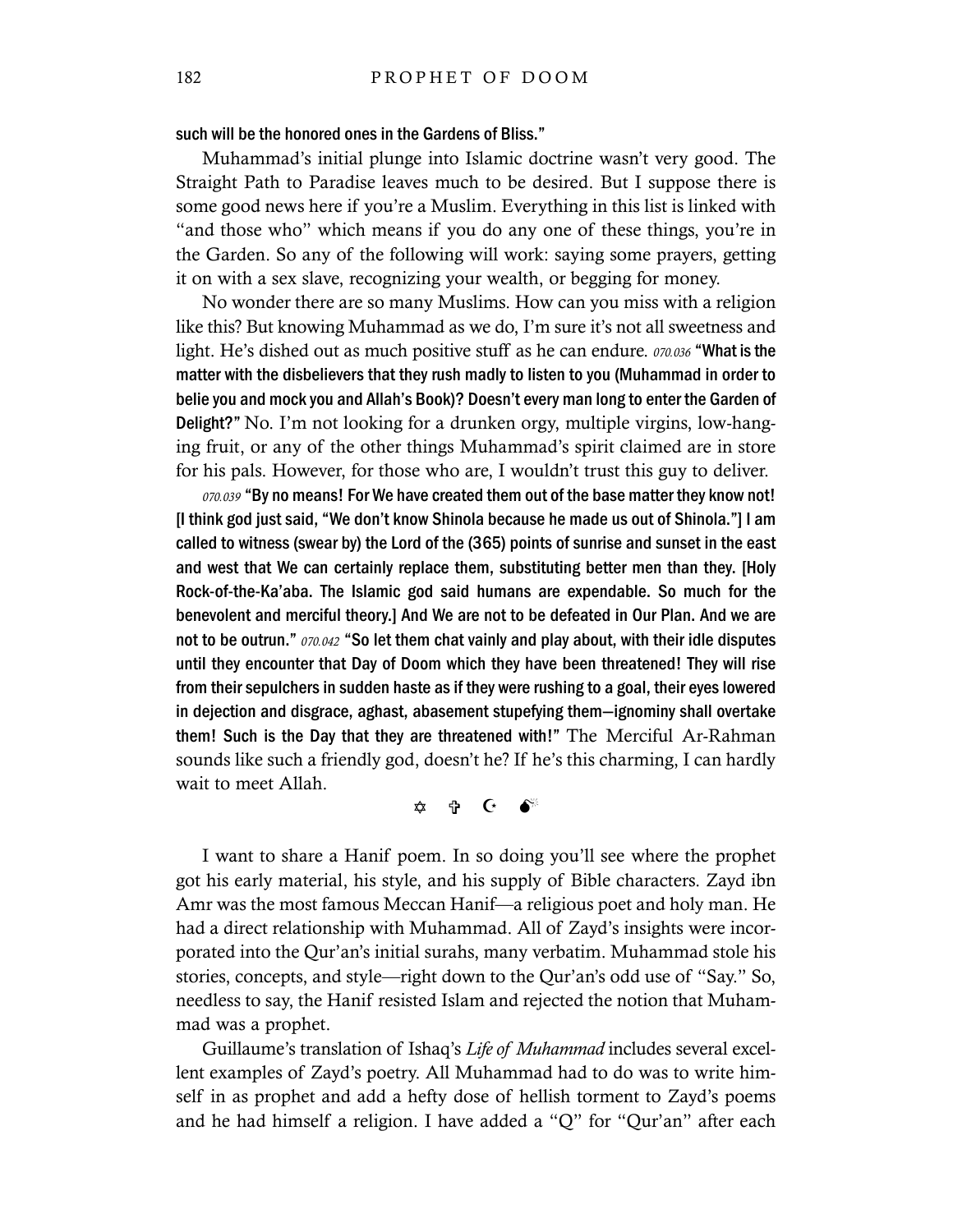line in which Zayd, not Allah, inspired Islamic scripture.

His first poem was preceded by this Hadith: *Ishaq:100* "O Ilah, if I only knew how you wished to be worshipped I would do so; but I do not know. Then Zyad prostrated himself [in Islamic fashion] on the palms of his hands while facing the Ka'aba."

I worship one Lord. I renounce Al-Lat and Al-Uzza. - Q

I will not worship Hubal, though he was our lord. - Q

Ilah has annihilated many men whose deeds were evil. - Q

I serve my Lord Ar-Rahman so that the forgiving Lord may pardon my sin. - Q

So keep fearing Ilah, your Lord, and you will see the Gardens. - Q

While for the infidels, hell fire is burning. - Q

Shamed in life, when they die their breasts contract in anguish. - Q

The second poem is equally indicting, revealing the source from which the Qur'an's first surahs were plagiarized. It also reveals that Zayd was a better linguist and poet than Allah. God only knows why Ishaq included this incriminating evidence in his Sira.

To the heavenly King—there is no Ilah but Him. - Q Beware, O men, of what follows death! - Q You can hide nothing from Ilah. - Q Beware of associating another with Ilah, - Q For the straight path has become clear. - Q Mercy I implore, others trust in the jinn. - Q I am satisfied with you, O Ilah, as a Lord. - Q I will not worship another Ilah beside You. - Q Your mercy sent an angel to Moses as a herald. - Q You said to him, Go, you and Aaron - O And summon Pharaoh the tyrant to turn to Ilah - Q And say to him, 'Did you spread out this earth without a support?' -  $Q$ Say to him, "Did you set the moon in the middle thereof,  $-Q$ As a light to guide when night covered it?' - Q Say to him, 'Who sent forth the sun by day? - Q Say to him, 'Who planted seeds in the dust - Q That herbage might grow and wax great, - Q Therein are Signs for the understanding. - Q You in your kindness did deliver Jonah - Q Who spent nights in the belly of the fish. - Q Though I glorify your name, I often repeat: - Q O Lord, forgive my sins. O Lord of creatures, bestow Your gifts and mercy on me. - Q

An accompanying Hadith claims: "Zayd was determined to leave Mecca to travel about in search of the Hanif religion, the religion of Abraham." Two poems follow. They include concepts that also made their way into the Qur'an: "submission," the name of the religion; "fear," the implement of submission; "humiliation," the